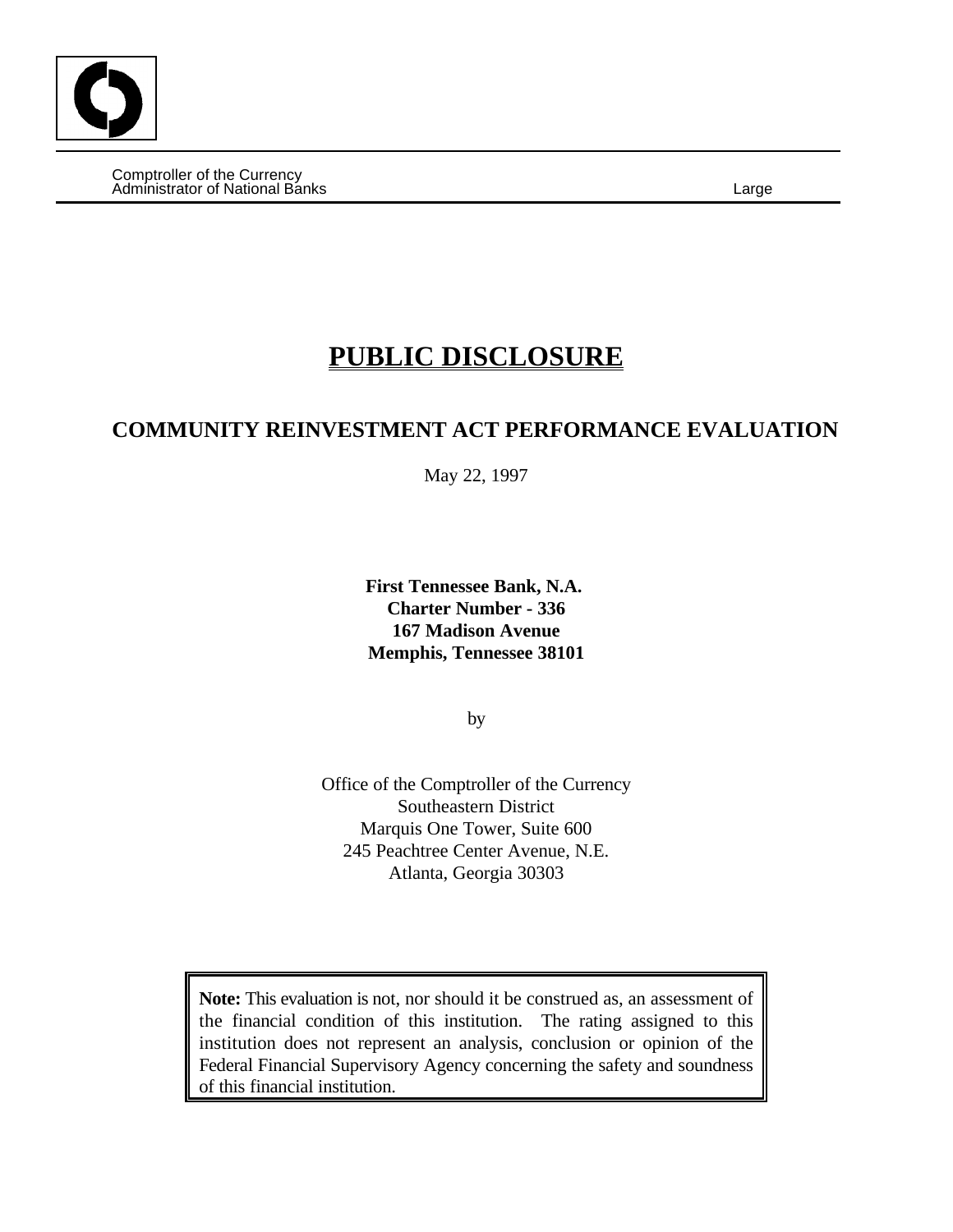## **General Information**

This document is an evaluation of the Community Reinvestment Act (CRA) performance of First Tennessee Bank, N.A., Memphis, Tennessee, prepared by the Office of the Comptroller of the Currency, the institution's supervisory agency.

The evaluation represents the agency's current assessment and rating of the institution's CRA performance based on an examination concluding May 22, 1997. It does not reflect any CRA related activities that may have been initiated or discontinued by the institution after the completion of the examination.

The purpose of the Community Reinvestment Act of 1977 (12 U.S.C. §2901), as amended, is to encourage each financial institution to help meet the credit needs of the communities in which it operates. The Act requires that in connection with the examination of a financial institution, each federal financial supervisory agency shall (1) assess the institution's record of helping to meet the credit needs of its entire community, including low- and moderate-income neighborhoods, consistent with safe and sound operations of the institution, and (2) take that record of performance into account when deciding whether to approve the application of the institution for a deposit facility.

The Financial Institutions Reform, Recovery and Enforcement Act of 1989, Pub. L. No. 101-73, amended the CRA to require the agencies to make public certain portions of their CRA performance assessments of financial institutions.

## **Basis for the Rating**

The assessment of the institution's record takes into account its financial capacity and size, legal impediments and local economic conditions and demographics, including the competitive environment in which it operates. Assessing the CRA performance is a process that does not rely on absolute standards. Institutions are not required to adopt specific activities, nor to offer specific types or amounts of credit. Each institution has considerable flexibility in determining how it can best help to meet the credit needs of its entire community. In that light, evaluations are based upon a review of twelve assessment factors, which are grouped together under five performance categories, as detailed in the following section of this evaluation.

## **Assignment of Rating**

## **Identification of Ratings**

In connection with the assessment of each insured depository institution's CRA performance, a rating is assigned from the following groups:

*Outstanding* record of meeting community credit needs.

An institution in this group has an outstanding record of, and is a leader in, ascertaining and helping to meet the credit needs of its entire delineated community, including low- and moderateincome neighborhoods, in a manner consistent with its resources and capabilities.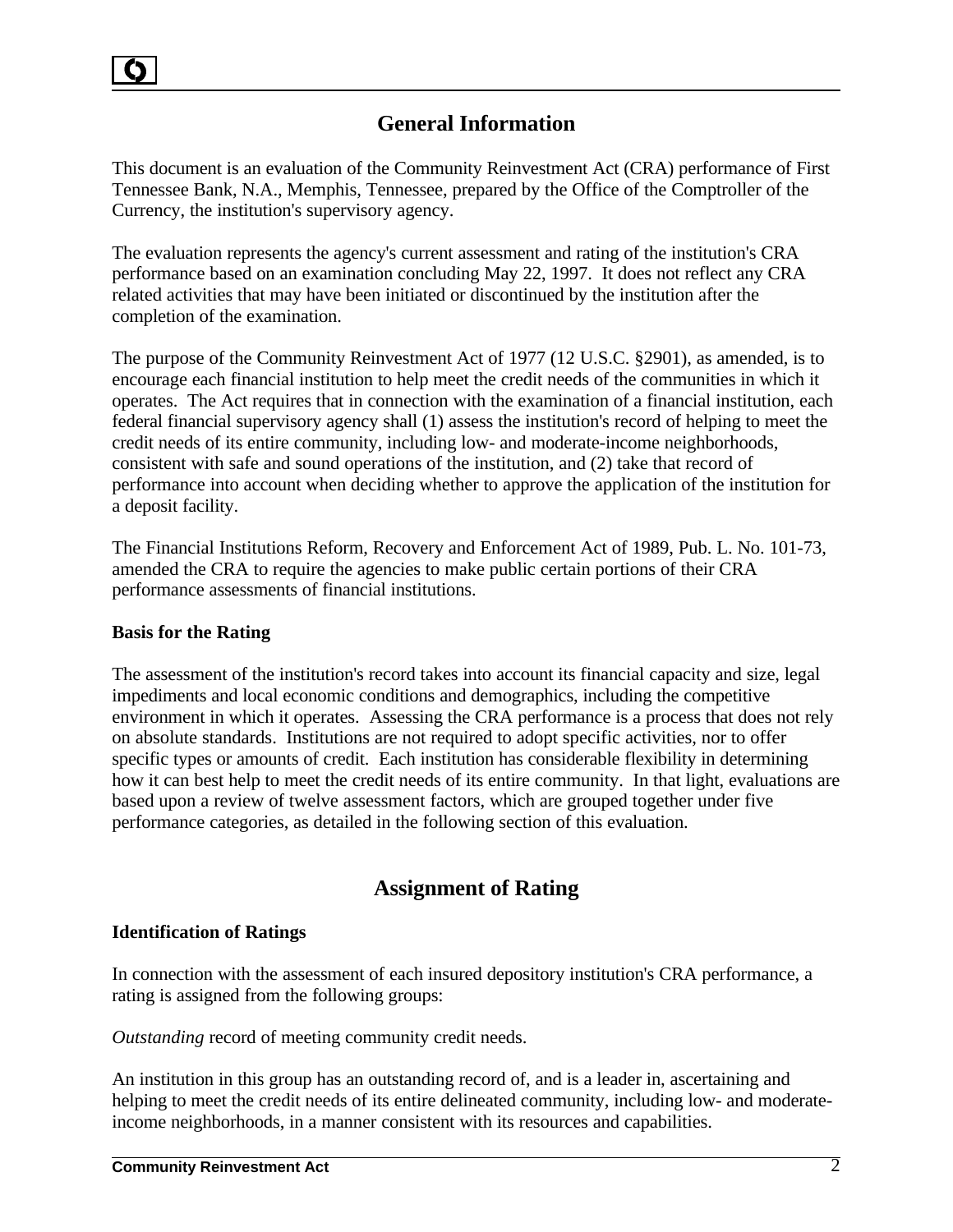*Satisfactory* record of meeting community credit needs.

An institution in this group has a satisfactory record of ascertaining and helping to meet the credit needs of its entire delineated community, including low- and moderate-income neighborhoods, in a manner consistent with its resources and capabilities.

*Needs to improve* record of meeting community credit needs.

An institution in this group needs to improve its overall record of ascertaining and helping to meet the credit needs of its entire delineated community, including low- and moderate-income neighborhoods, in a manner consistent with its resources and capabilities.

*Substantial noncompliance* in meeting community credit needs.

An institution in this group has a substantially deficient record of ascertaining and helping to meet the credit needs of its entire delineated community, including low- and moderate-income neighborhoods, in a manner consistent with its resources and capabilities.

## **Bank Profile**

First Tennessee Bank, N.A. (FTB), is a subsidiary of First Tennessee National Corporation (First Tennessee), a \$13 billion multi-bank holding company. First Tennessee is the largest banking company in Tennessee. It is headquartered in Memphis, Tennessee, and owns banks and other financial institutions in Arkansas, Mississippi, and Tennessee. First Tennessee Mortgage Company is located in Dallas, Texas and has offices in 20 states.

FTB has total assets of approximately \$12 billion and has 145 full service branch offices. FTB provides financial services in 6 of the 7 Metropolitan Statistical Areas (MSA), consisting of 19 counties within the state. As of December 31, 1996, FTB had total loans of approximately \$8 billion, (66% of assets) centered in family residential real estate, commercial, and consumer loans.

The following table details FTB's 19 delineated communities and its relative size compared to other financial institutions. It also details the percentage of FTB's deposits among the six MSAs. FTB is the largest financial institution within the Johnson City, Knoxville, and Memphis MSAs. They rank from the second largest to the fifth largest financial institution within the other three MSAs. FTB's largest presence is within the Memphis MSA.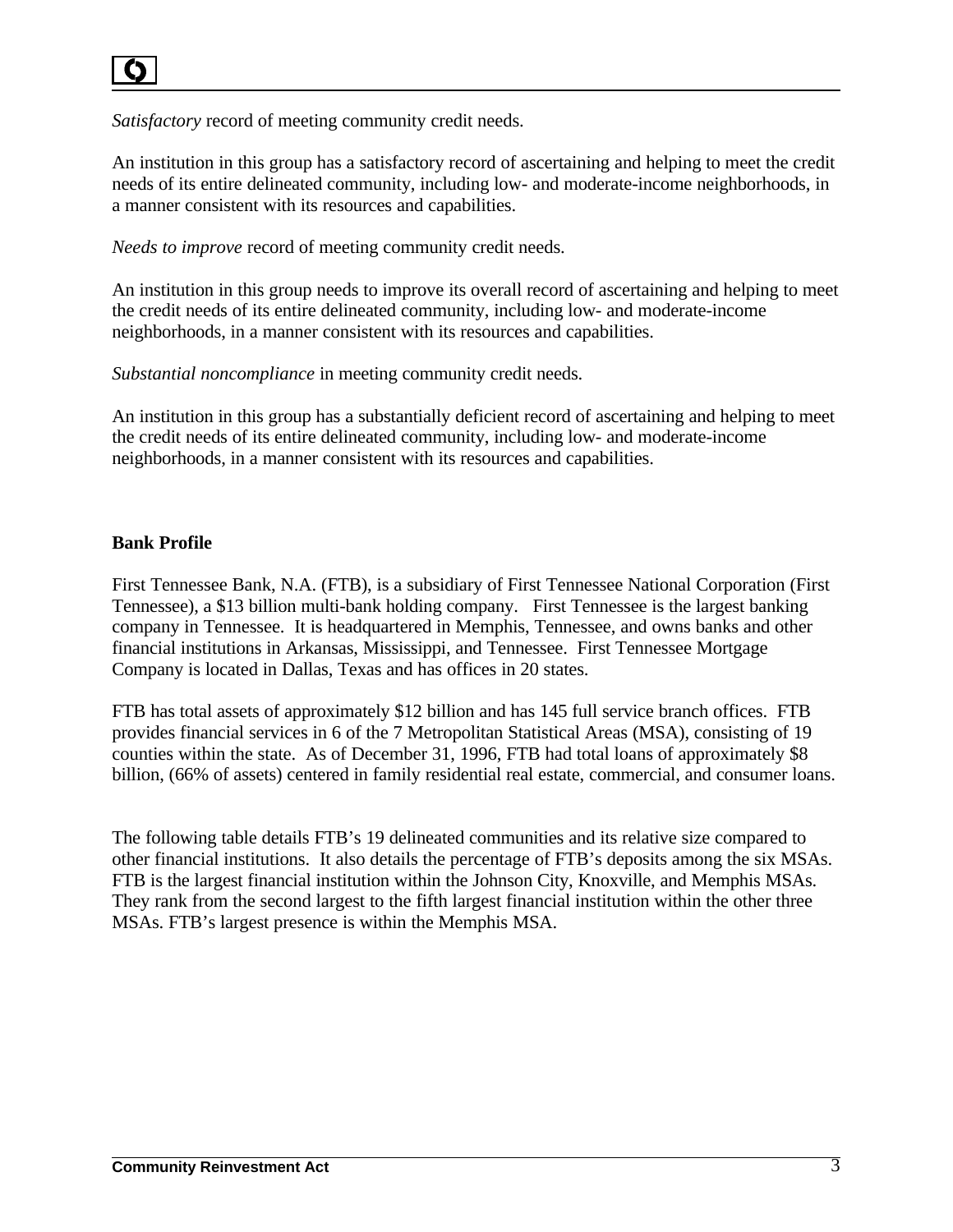|                                  | First Tennessee Bank, N.A. Deposits by MSA As of 12/31/96 |                                                     |                                                                               |                                                                    |  |  |  |
|----------------------------------|-----------------------------------------------------------|-----------------------------------------------------|-------------------------------------------------------------------------------|--------------------------------------------------------------------|--|--|--|
| <b>MSA</b>                       | <b>Delineated Communities</b><br>(Counties)               | $%$ of FTB<br>Deposits<br>within each<br><b>MSA</b> | FTB's Deposit<br><b>Market Ranking</b><br>Among all Financial<br>Institutions | FTB's<br>Deposit<br><b>Market Share</b><br>with each<br><b>MSA</b> |  |  |  |
| Chattanooga                      | Hamilton                                                  | 11%                                                 | 2nd                                                                           | 19.80                                                              |  |  |  |
| Jackson                          | Madison                                                   | 2%                                                  | 4th                                                                           | 16.20                                                              |  |  |  |
| Johnson City                     | Hawkins, Sullivan, Unicoi,<br>Washington                  | 11%                                                 | 1st                                                                           | 22.99                                                              |  |  |  |
| Knoxville                        | Knox, Blount                                              | 19%                                                 | 1st                                                                           | 29.15                                                              |  |  |  |
| Memphis                          | Shelby                                                    | 40%                                                 | 1st                                                                           | 29.20                                                              |  |  |  |
| Nashville                        | Davidson, Rutherford, Sumner,<br>Williamson, Wilson       | 9%                                                  | 5th                                                                           | 5.82                                                               |  |  |  |
| Counties not located<br>in a MSA | Hamblen, Greene,<br>Dyer, Jefferson,<br>Putnam            | 8%                                                  | 1st to 3rd                                                                    | 19% to 29%                                                         |  |  |  |

## **Community Profile**

Based on the 1990 U.S. Census data, the population for the entire state of Tennessee was 4.9 million, with a 16% of households living below the poverty level. The state's population is centered in the Shelby, Davidson, Knox, and Hamilton Counties. 27% of all census tracts within the state are low- and moderate-income census tracts. The population of the above 19 counties is approximately 3.0 million, with 14% of households living below the poverty level. 33% of the census tracts within these 19 counties are considered low- and moderate-income census tracts, which is moderately above the percentage for the entire state. The percentage of low- and moderate-income families for the bank's delineated communities is 37%..

As of 09/96, the State of Tennessee's unemployment rate was 4.7%. Employment is expanding at a steady pace. Leading industries in employment are the services sector, manufacturing, retail, and government. Additional demographic data for FTB's delineated communities is detailed in the Additional information section of this evaluation.

#### **Methodology for CRA Assessment**

The last Community Reinvestment Act examination for First Tennessee Bank, N.A. (FTB) was conducted by the Office of the Comptroller of the Currency as of April 27, 1995. This public evaluation covers a time period from May 1995 to April 21, 1997 and considers information from FTB and non bank affiliates.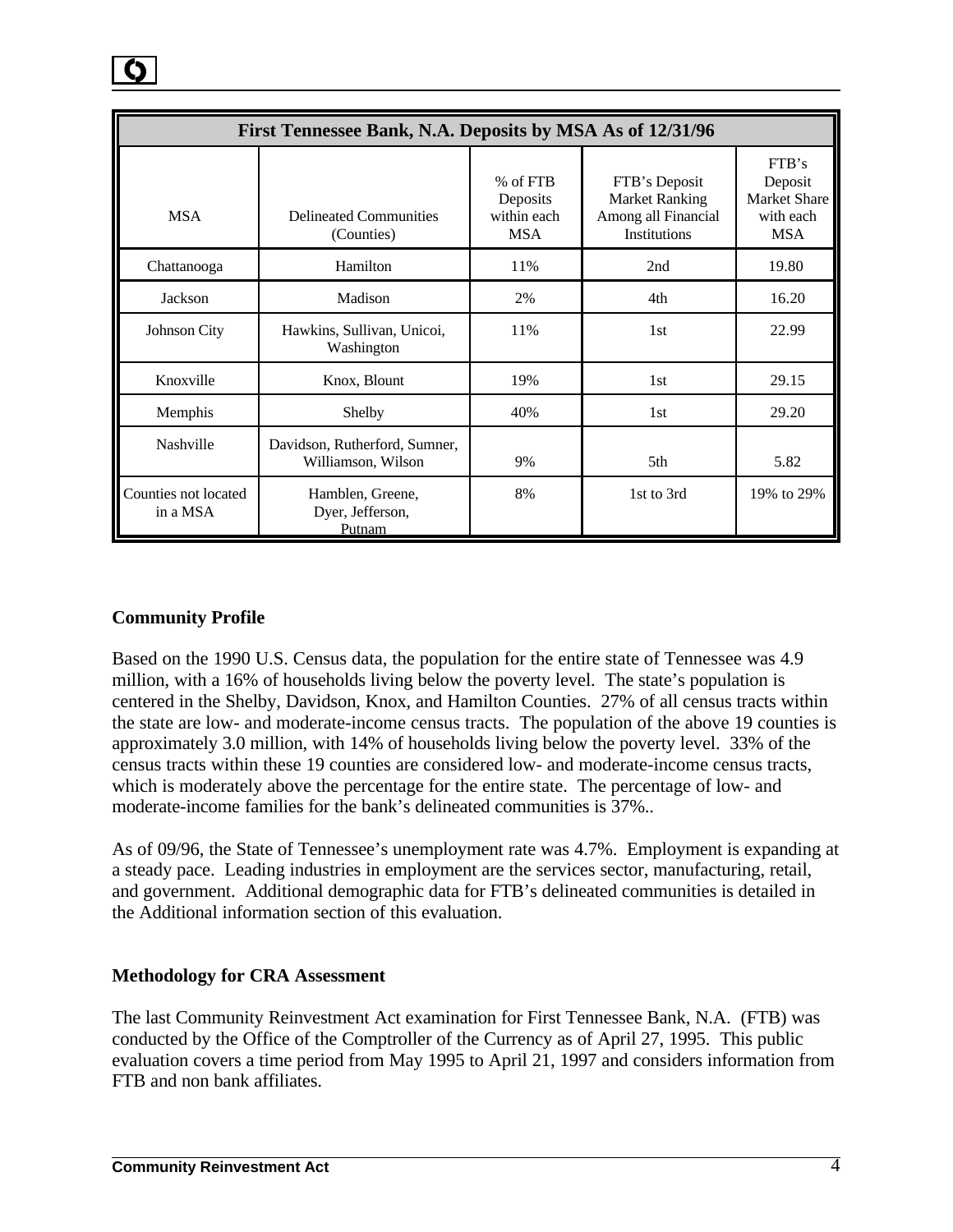## **Discussion of Institution's Performance**

#### **Institution Rating:**

Based upon the findings presented below, this institution's record of meeting its community's credit needs is rated **" Satisfactory record of meeting community credit needs ".**

#### **I. ASCERTAINMENT OF COMMUNITY CREDIT NEEDS**

**Assessment Factor A**) Activities conducted by the institution to ascertain the credit needs of its community including the extent of the institution's efforts to communicate with members of its community regarding the credit services being provided by the institution.

#### **Conclusion:**

! **FTB has effectively determined the credit needs of its' delineated communities, including low- and moderate-income areas, and has responded proactively to these needs.**

Bank directors, officers and employees at all levels have ongoing contacts with a wide range of groups and individuals to ascertain community credit needs. FTB uses an active officer call and community outreach program as the primary method to ascertain credit needs. Also, each delineated community has a consumer advisory group consisting of individuals that represent a cross section of the community. This ongoing contact with civic, religious, political, small business and minority leaders in the various regions has helped to effectively ascertain the credit needs of their respective communities.

The primary credit needs continue to be affordable housing, home improvement, small business and small dollar consumer loans. Other banking needs were identified as budget management, credit counseling, home buying seminars, and small business counseling. These community needs were verified by a review of prior community contacts, economic and demographic data, and Consolidated Strategies and Plans submitted to U.S. Department of Housing and Urban Development for several delineated communities. Consolidated Strategies and Plans are comprehensive planning documents developed by the respective communities that identify community credit needs for affordable housing and other related services and activities.

Each delineated community has a designated CRA Coordinator that is responsible for coordinating officer call and community outreach contacts in their respective communities. Information from these contacts as well as the level of lending in each delineated community is forwarded to FTB's CRA Officer for his review. This information is also provided to the CRA Action and Executive Committees that use this information to address identified credit needs.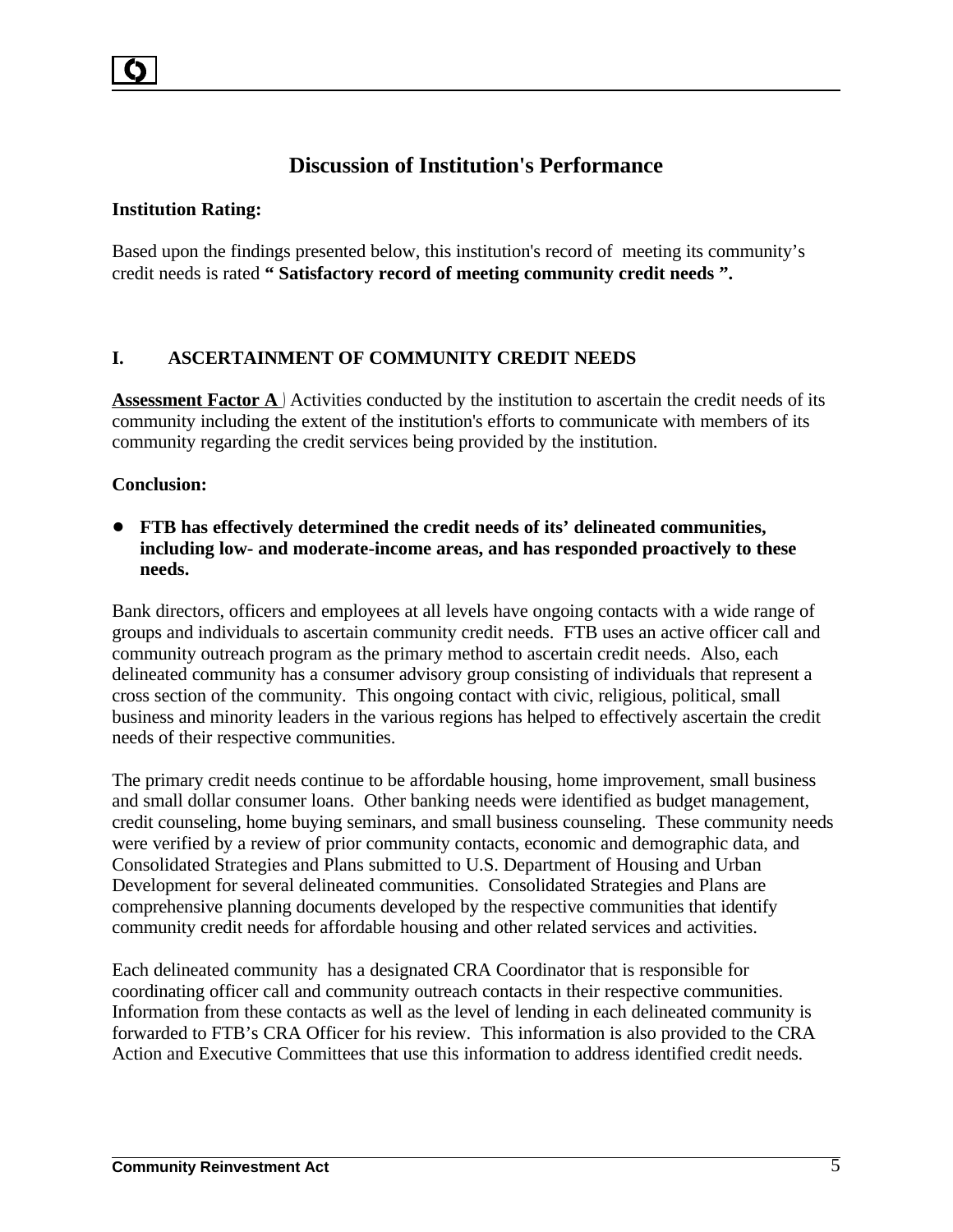The Board of Directors and management have been proactive in addressing community credit need. FTB offers several loan products with flexible lending criteria to help make credit more widely available throughout its communities. Examples of these products include affordable home mortgage loans and small business loans (First Resource Line). The characteristics of these loan programs are discussed in more detail under Assessment Factor I. On a periodic basis, management reviews local demographic data in relation to the bank's lending activities. Areas with a low volume of loans are targeted for increased marketing and outreach activities.

**Assessment Factor C**) Extent of participation by the institution's board of directors in formulating the institution's policies and reviewing its performance with respect to the purposes of the Community Reinvestment Act.

## **Conclusion:**

! **CRA is an integral part of the Board's planning process and banking philosophy.**

The bank exercises oversight of CRA policies and procedures through frequent meetings of the Executive and CRA Action Committees. The Executive Committee consists of Board members and is responsible for reviewing and approving CRA matters. The CRA Action Committee, which consists of senior bank officers is responsible for developing and implementing CRA policies. A written, comprehensive CRA action plan has been developed by these committees for each of the bank's nineteen delineated communities. The Board of Directors receives progress reports on CRA activities on a quarterly basis. The bank also performs a limited self assessment of CRA activities on an annual basis.

Directors, advisory directors, and senior management actively participate in a variety of organizations that assists the bank in improving its delineated communities. Examples of these organizations include The Mid South Minority Business Council, Memphis Empowerment Zone, The United Way, Habitat for Humanity, Chambers of Commerce, and various other organizations that promote affordable housing and economic development and redevelopment activities.

## **II. MARKETING AND TYPES OF CREDIT OFFERED AND EXTENDED**

**Assessment Factor B**) The extent of the institution's marketing and special credit-related programs to make members of the community aware of the credit services offered by the institution.

## **Conclusion:**

! **The bank has implemented sound marketing and advertising programs. These programs inform all segments of the bank's delineated communities of available loan products, including those developed to meet identified credit needs.**

FTB's written marketing plan is developed on an annual basis and is approved by the Board of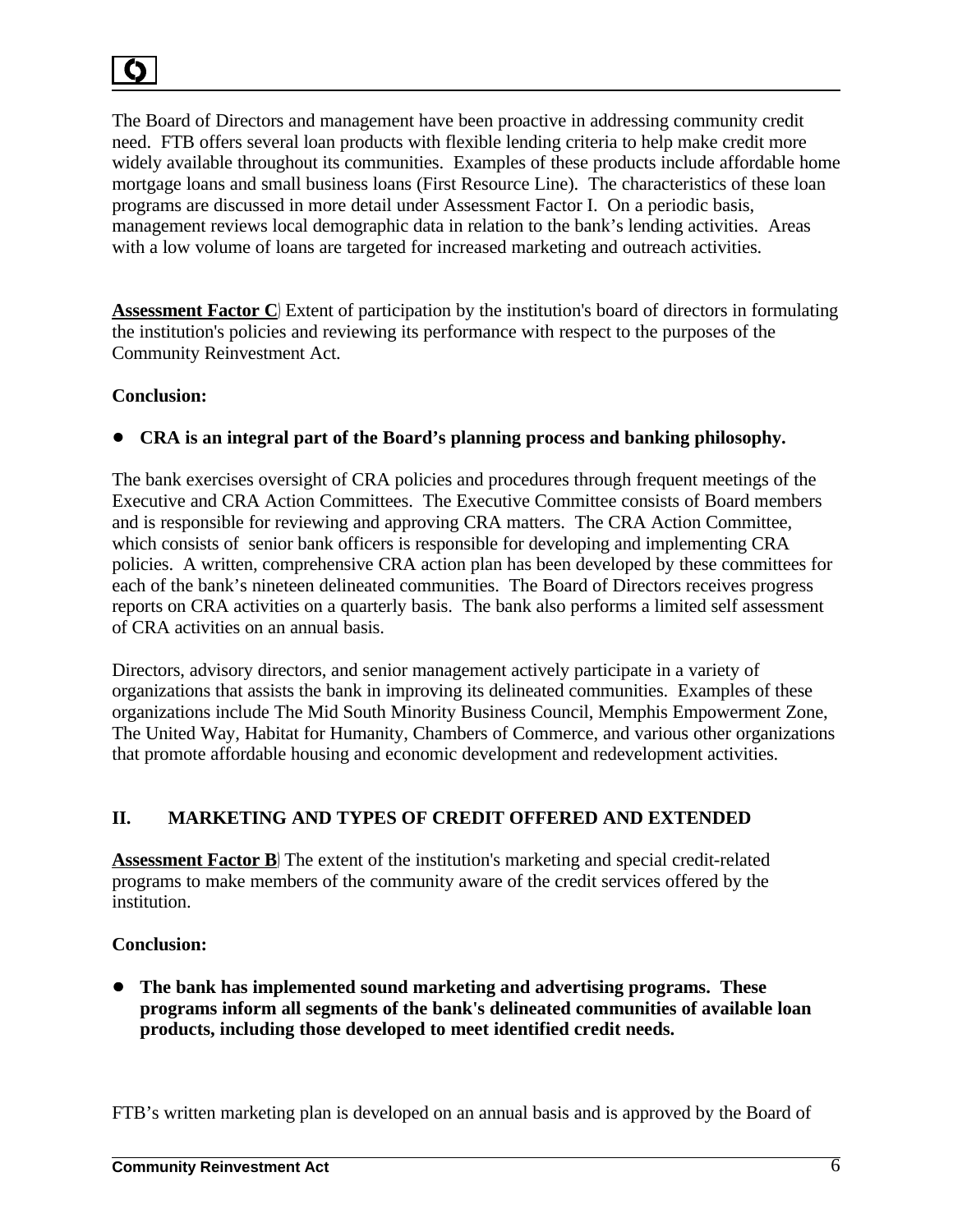Directors. Market penetration reports and audience profiles are used when developing specific marketing strategies. FTB advertises specific credit products through local newspapers, radio, television, and billboards. Several of the bank's advertisements are specifically targeted to lowand moderate-income individuals. In 1995 and 1996, FTB's product specific advertising featured small business, home improvement, home purchase, and consumer purpose loans. FTB uses the services of a marketing agency to ensure its loan products are effectively penetrating target markets.

The bank's participation in local community organizations also affords them a good opportunity to market available credit products. FTB has conducted Budget and Credit Workshops throughout its delineated communities. These workshops were designed to provided low- and moderate-income individuals information on how to manage their personal finances and provide information on the necessity of establishing and maintaining a good credit history. FTB also sponsored consulting programs called H.O.M.E. The H.O.M.E. program is operated by local Realtors and informs low- and moderate-income individuals of the home ownership process.

**Assessment Factor I** ) The institution's origination of residential mortgage loans, housing rehabilitation loans, home improvement loans, and small business or small farm loans within its community, or the purchase of such loans originated in its community.

#### **Conclusion:**

## ! **The bank and First Tennessee Mortgage Company has undertaken efforts to address identified credit needs. Lending levels reflect a good responsiveness to the most pressing needs.**

FTB offers a wide range of credit products in response to identified credit needs. These products include consumer purpose, residential real estate (home purchase, home refinance, home improvement, and multifamily), small business, commercial, and agricultural loans.

In 1996, 66% of all residential real estate loans originated or purchased by FTB were made within its delineated communities. Approximately 99% of all loans made by First Tennessee Mortgage Company within the state of Tennessee were made within the bank's delineated communities.

As the following table indicates, FTB originated or purchased a significant number of residential real estate loans in 1995 and 1996. Bank management indicated the significant increase (20%) in the total number of residential real estate loans from 1995 (7,027) to 1996 (8,435) is attributed to increased advertising and marketing campaign initiated by FTB in 1996 and favorable mortgage interest rates. The increase in the number of small business loans is attributed to FTB's strategic decision to emphasize small business lending. The First Resource Line loan program (described later in this evaluation) was an example of the strategic thrust.

## **Table 1 - TOTAL LOAN ORIGINATIONS AND PURCHASED**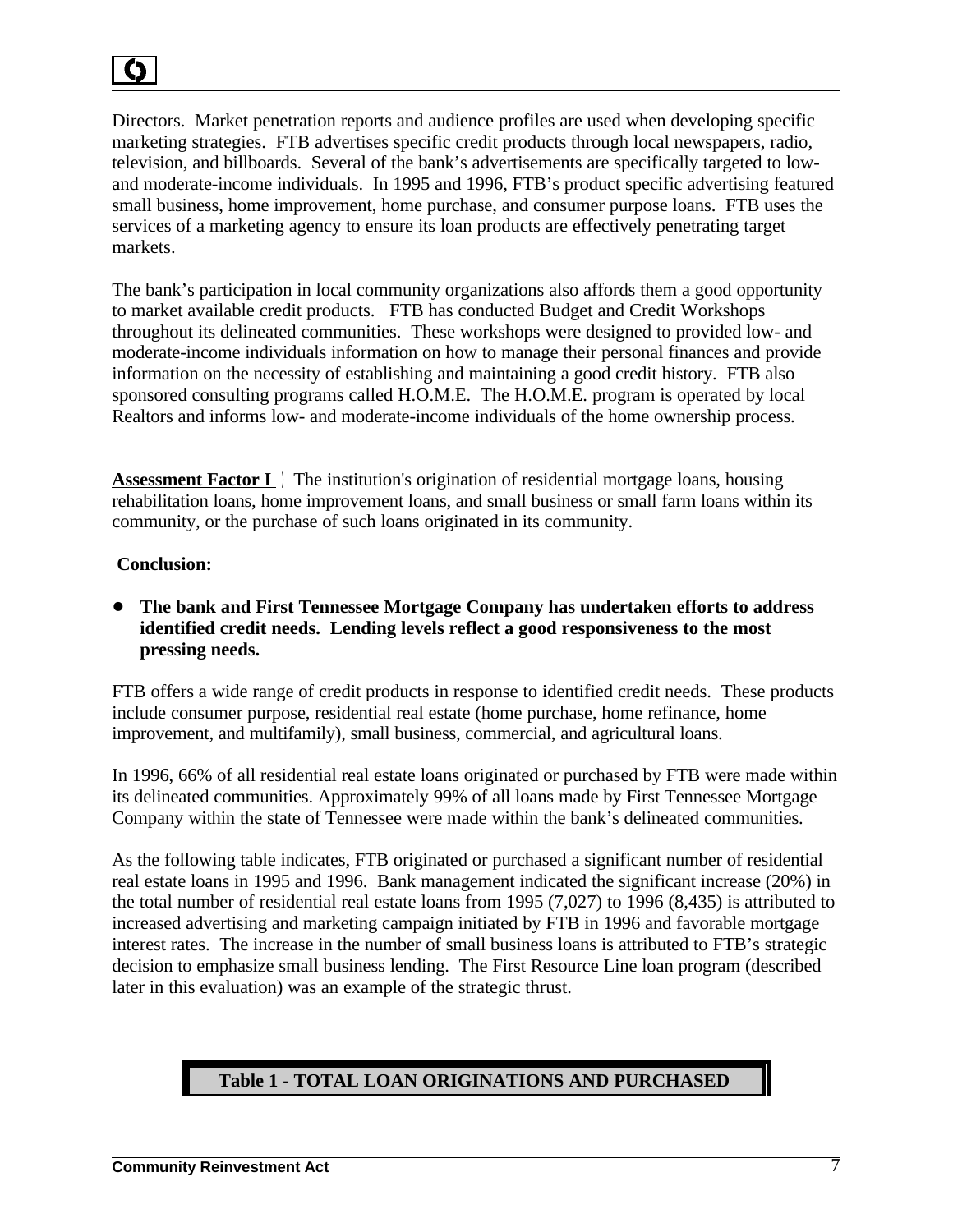|                                    | 1995   |                       | 1996   |                       |
|------------------------------------|--------|-----------------------|--------|-----------------------|
|                                    | Number | Loan<br>Amt.<br>(000) | Number | Loan<br>Amt.<br>(000) |
| Home Purchase Residential Loans    | 4,891  | \$421,199             | 5,542  | \$489,122             |
| Home Refinance Residential Loans   | 1,583  | 126,515               | 2,397  | 202,182               |
| Multi-Family Residential Loans     | 6      | 511                   | 8      | 637                   |
| Home Improvement Residential Loans | 547    | 16,118                | 488    | 11,605                |
| <b>Small Business Loans</b>        | 2,195  | 245,033               | 3,733  | 412,372               |
| <b>Small Farm Loans</b>            | 94     | 12,099                | 73     | 5,578                 |
| Totals                             | 9,316  | \$821,475             | 12,241 | \$1,121,496           |

In response to an identified need for affordable housing, FTB offers mortgage loans through its Neighborhood Revitalization Program (NRP) and the Knoxville Community Home Purchase Loan Program (Knoxville CHPLP). Both programs are available only to individuals who reside in lowand moderate-income census tracts or are considered low- and moderate-income individuals.

- The NRP loan program was developed to make affordable home purchase and improvement loans more accessible to individuals. The appraised value for both home improvement and home purchase loans must be \$50,000 or less. The Home purchase loan product features no minimum loan amount, 97% financing, and an interest rate discount of up to 1% to eligible borrowers who would not otherwise qualify for the requested loan amount. The home improvement loan product features a minimum loan amount of \$1,500, maximum loan amount of 80% of the appraised value, and an interest rate discount of 1% to all individuals approved for a loan.
- Knoxville CHPLP is only offered to individuals residing in the Knoxville area. The program features no minimum loan amount, repayment period of up to 30 years, no points or origination fees, and minimal cash down payment (lesser of \$750 or 3% of purchase price).

Since January 1995, FTB originated a total of 226 (\$9,255,000) and 88 (\$4,149,000) NRP and Knoxville CHPLP loans, respectively. These totals are included in the above table.

An additional loan program that FTB developed was the First Resource Line. This program helps to meet an identified credit need of small businesses owners. The program is targeted to businesses with annual sales of less than \$200,000. The program features an unsecured line of credits of up to \$35,000 to qualified borrowers and a 24 to 48 hour processing time upon receiving a completed loan application.

Loan proceeds can be accessed through either a checking account or credit card. Since FTB established the First Resource Line in 1996, the bank originated approximately 850 lines of credit for a total of \$22,011,000.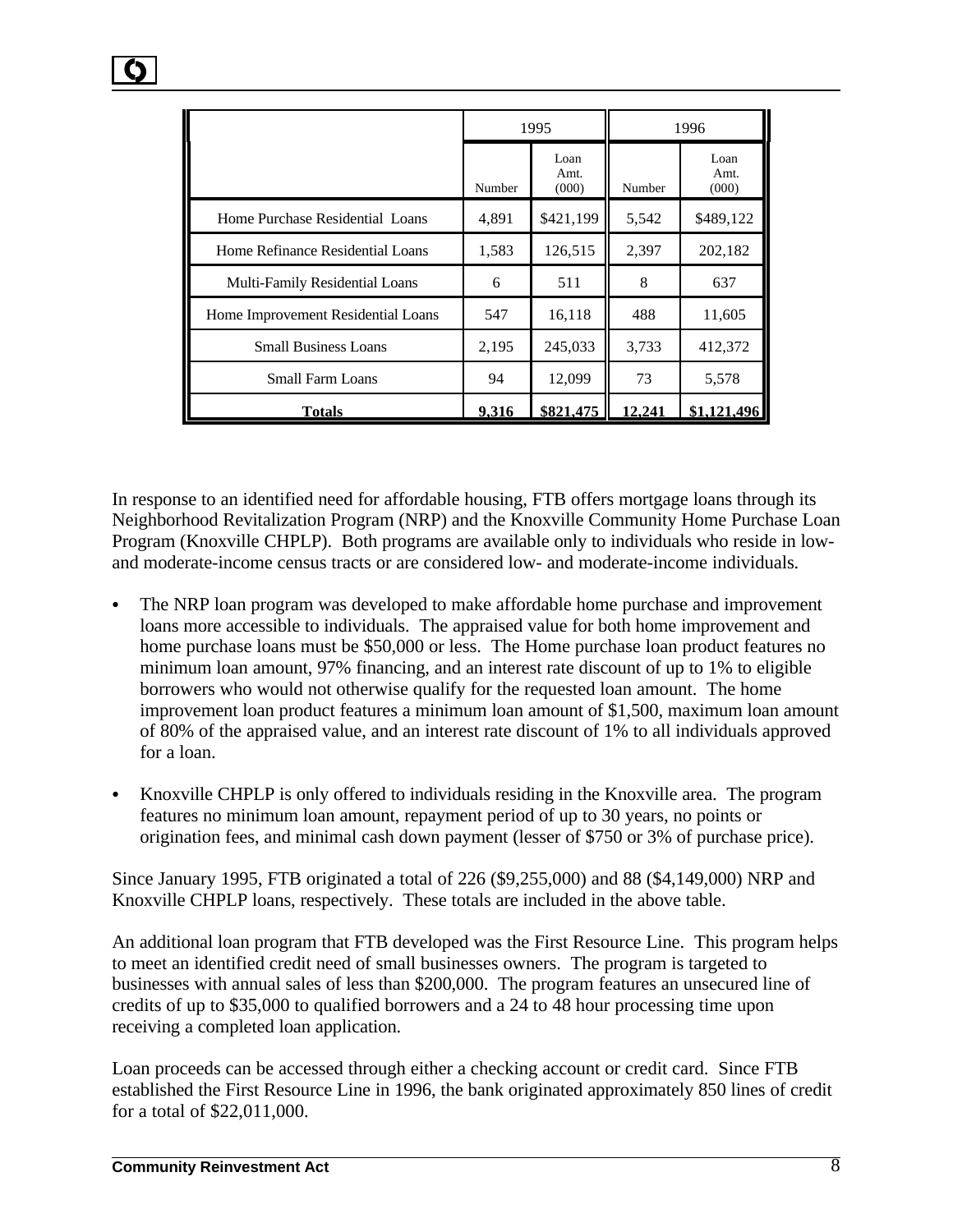**Assessment Factor J**) The institution's participation in government-insured, guaranteed or subsidized loan programs for housing, small businesses, or small firms.

#### **Conclusion:**

! **In response to identified credit needs, FTB actively participates in government insured, guaranteed, or subsidized loan programs for housing, small business, and education.**

FTB participates in the following government loan programs: Federal Housing Administration (FHA), Veteran's Administration (VA), Federal National Mortgage Association (FNMA), Tennessee Housing Development Agency (THDA), Small Business Administration (SBA), and Stafford Government Student Loan Program. The chart below summarizes FTB's lending activities as it relates to government guaranteed, insured and subsidized loan programs.

| <b>Table 2 - GOVERNMENT GUARANTEED LOAN ORIGINATIONS</b><br><b>AND PURCHASES</b> |        |                       |        |                    |
|----------------------------------------------------------------------------------|--------|-----------------------|--------|--------------------|
|                                                                                  |        | 1995                  | 1996   |                    |
|                                                                                  | Number | Loan<br>Amt.<br>(000) | Number | Loan Amt.<br>(000) |
| Government Guaranteed and Insured<br>Loans for Housing<br>(FHA, FNMA, and VA)    | 2,040  | \$139,989             | 2,351  | \$175,652          |
| <b>SBA</b> Loans                                                                 | 31     | 4,554                 | 35     | 4,771              |
| Tennessee Housing Development Agency                                             | 532    | 24,811                | 360    | 17,000             |
| <b>Student Loan Programs</b>                                                     | 33,735 | 57,136                | 27,626 | 46,246             |
| <b>Totals</b>                                                                    | 36,336 | \$226,490             | 30,372 | \$243,669          |

THDA loans are designed for low- and moderate-income individuals who are first time buyers. In 1996, FTB originated 360 THDA loans and was recognized by the Tennessee Housing Development Agency as its largest lender. In 1995, FTB was ranked second in the level of student loans made by banks in the state of Tennessee.

## **III. GEOGRAPHIC DISTRIBUTION AND RECORD OF OPENING AND CLOSING OFFICES**

#### **Reasonableness of Delineated Communities**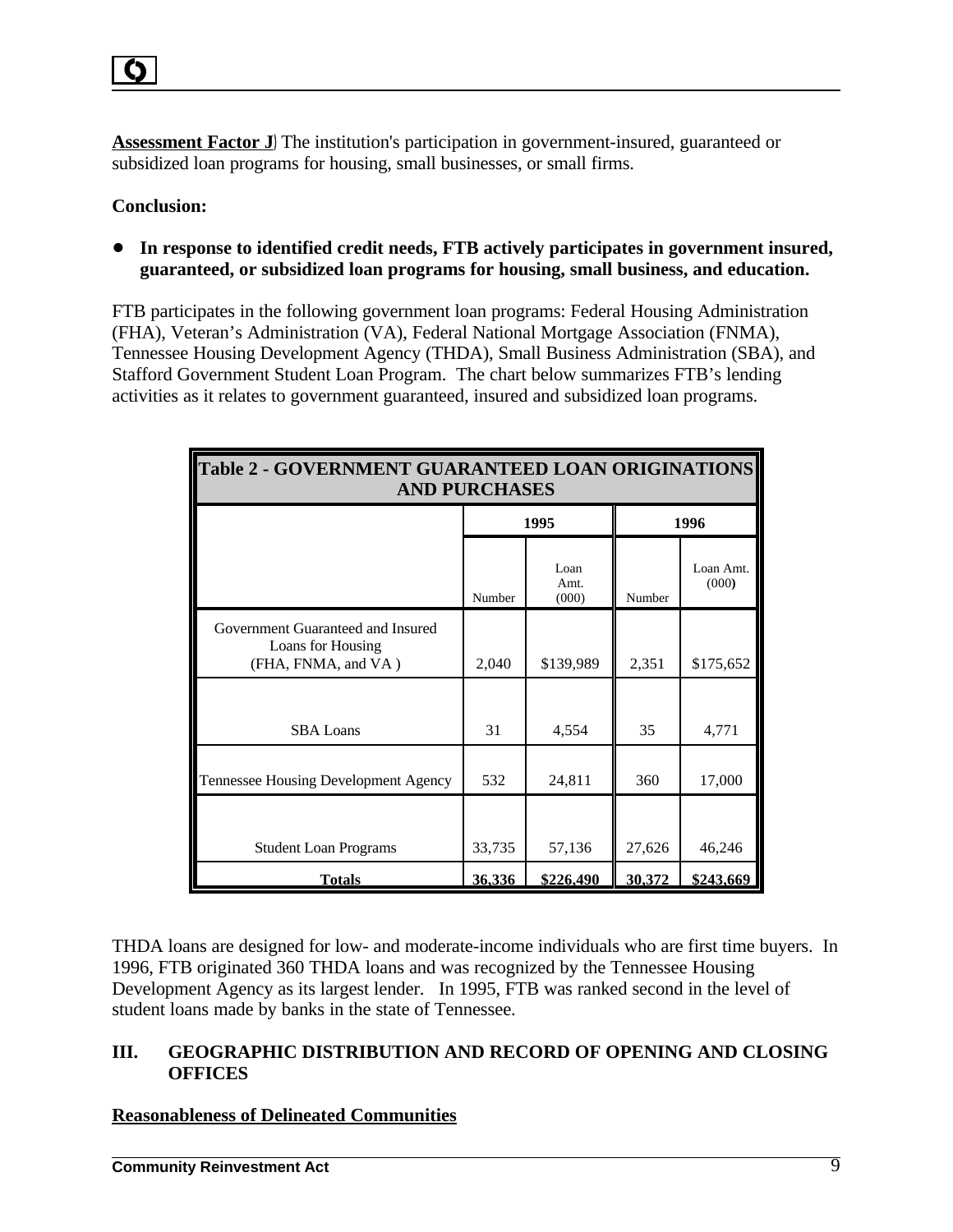The bank's delineated communities meet the purpose of CRA and do not arbitrarily exclude any low- and moderate-income areas. The nineteen counties that comprise the bank's delineated communities were previous detailed in the Bank Profile section of this evaluation.

**Assessment Factor E** ) The geographic distribution of the institution's credit extensions, credit applications, and credit denials.

## **Conclusion:**

! **FTB's and First Tennessee Mortgage Company's lending pattern of residential real estate loans reflect a reasonable distribution of loans within all segments of their delineated communities.** 

The bank has established procedures to analyze the geographic distribution of extensions of credit and applications for residential real estate loans. This documented analysis is performed annually and is used by management when developing marketing strategies as discussed in Assessment Factor B.

The following three tables show our analysis of FTB's distribution of residential real estate loans pertaining to borrower income level. Table 3 shows FTB's total lending activity for all nineteen delineated communities and compares it to demographic data. Table 4 and 4A compares FTB's distribution of loans by MSA to loans for all financial institutions (aggregate market) within the bank's delineated communities.

| <b>DISTRIBUTION OF FTB'S HMDA LOANS BY INCOME</b><br><b>LEVEL OF BORROWER</b> |                                                    |                      |       |       |                      |  |
|-------------------------------------------------------------------------------|----------------------------------------------------|----------------------|-------|-------|----------------------|--|
| Income Level<br>Category                                                      | % of Families<br>within each<br>Income<br>Category | 1995<br>Originations |       |       | 1996<br>Originations |  |
|                                                                               |                                                    | #                    | $\%$  | #     | $\%$                 |  |
| Low Income                                                                    | 20%                                                | 436                  | 6%    | 384   | 5%                   |  |
| Moderate Income                                                               | 17%                                                | 1,018                | 15%   | 1,094 | 13%                  |  |
| Middle Income                                                                 | 21%                                                | 1,563                | 22%   | 1,732 | 20%                  |  |
| <b>Upper Income</b>                                                           | 42%                                                | 3,952                | 56%   | 4,953 | 59%                  |  |
| Income Not<br>Available                                                       |                                                    | 58                   | $1\%$ | 272   | 3%                   |  |
| Total                                                                         | $100\%$                                            | 7.027                | 100%  | 8.435 | 100%                 |  |

#### **TABLE 3**

Table 3 indicates 37% of the families within FTB's delineated communities are low- and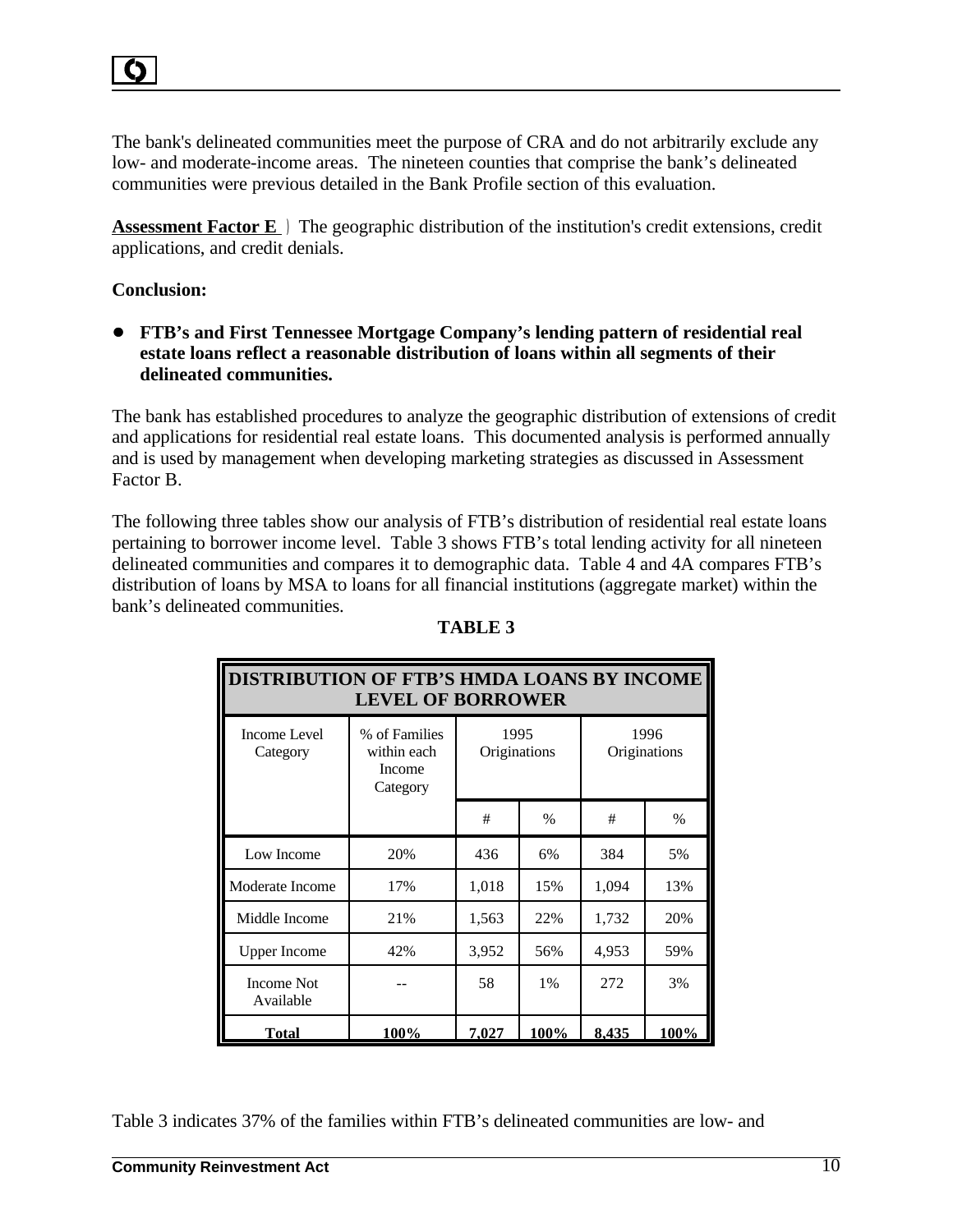moderate-income families. During 1995 and 1996, 21% and 18% of FTB's residential real estate loans were made to low- and moderate-income individuals. This distribution of loans compared to demographic data reflects FTB has a reasonable distribution of loans.

|                           | FTB 1995 HMDA Loans Geographic Distribution by Applicant Income |                                             |                                               |                                    |                                             |                                               |  |
|---------------------------|-----------------------------------------------------------------|---------------------------------------------|-----------------------------------------------|------------------------------------|---------------------------------------------|-----------------------------------------------|--|
| MSA *                     | % of Low<br>Inc<br>Families                                     | % of FTB<br>loans to<br>Low Inc<br>Families | Market<br>Average %<br>to Low Inc<br>Families | % of Mod<br>Inc<br><b>Families</b> | % of FTB<br>loans to<br>Mod Inc<br>Families | Market<br>Average %<br>to Mod Inc<br>Families |  |
| Chattanooga               | 19                                                              | $\overline{2}$                              | 6                                             | 17                                 | 10                                          | 15                                            |  |
| Jackson                   | 22                                                              | 3                                           | 5                                             | 18                                 | $\overline{4}$                              | 17                                            |  |
| Johnson City              | 20                                                              | 3                                           | 8                                             | 17                                 | 8                                           | 16                                            |  |
| Knoxville                 | 20                                                              | $\overline{4}$                              | 7                                             | 17                                 | 16                                          | 17                                            |  |
| Memphis                   | 23                                                              | 12                                          | 8                                             | 16                                 | 18                                          | 15                                            |  |
| Nashville                 | 20                                                              | 5                                           | 6                                             | 17                                 | 20                                          | 17                                            |  |
|                           |                                                                 |                                             |                                               |                                    |                                             |                                               |  |
| <b>MSAs</b><br>Aggregated | 21                                                              | 7                                           | 7                                             | 16                                 | 15                                          | 16                                            |  |

#### **TABLE 4**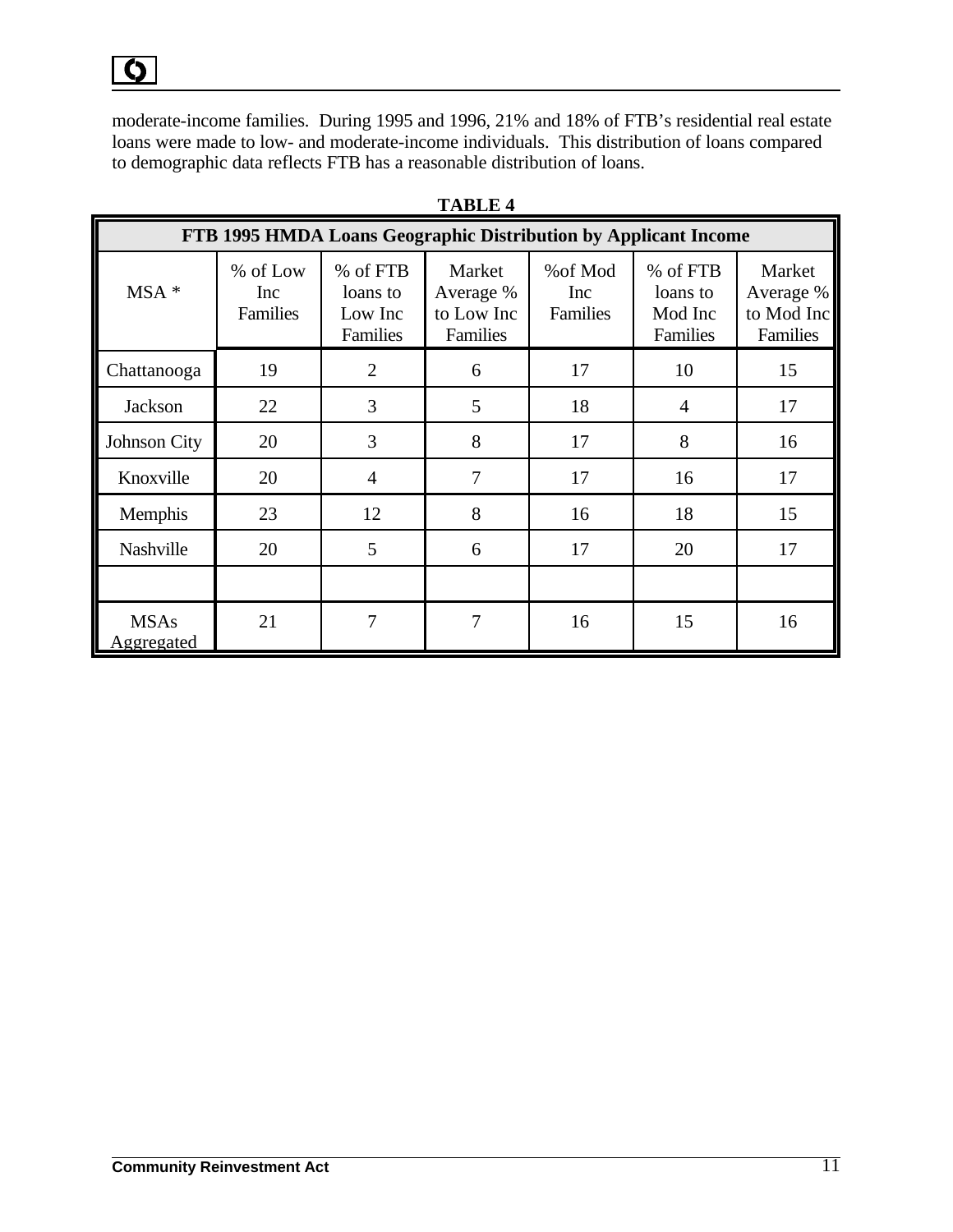| FTB 1996 HMDA Loans Geographic Distribution by Applicant Income |                          |                                          |                          |                                          |  |  |
|-----------------------------------------------------------------|--------------------------|------------------------------------------|--------------------------|------------------------------------------|--|--|
| $MSA*$                                                          | % of Low Inc<br>Families | % of FTB Loans<br>to Low Inc<br>Families | % of Mod Inc<br>Families | % of FTB Loans<br>to Mod Inc<br>Families |  |  |
| Chattanooga                                                     | 19                       | $\overline{2}$                           | 17                       | 9                                        |  |  |
| Jackson                                                         | 22                       | $\overline{2}$                           | 18                       | 7                                        |  |  |
| Johnson City                                                    | 20                       | $\overline{2}$                           | 17                       | 11                                       |  |  |
| Knoxville                                                       | 20                       | 5                                        | 17                       | 14                                       |  |  |
| Memphis                                                         | 23                       | 8                                        | 16                       | 15                                       |  |  |
| Nashville                                                       | 20                       | 3                                        | 17                       | 15                                       |  |  |
|                                                                 |                          |                                          |                          |                                          |  |  |
| <b>MSAs</b><br>Aggregated                                       | 21                       | 5                                        | 16                       | 14                                       |  |  |

**TABLE 4A**

Tables 4 and 4A show the distribution of HMDA loans by applicant income within the MSAs in 1995 and 1996. The 1995 percentages of bank loans to low and moderate income borrowers are compared to the percentages of families in that income level and to the market average percentage for all HMDA reporters. For 1995, the bank's lending patterns in these MSAs is reasonable. Generally, FTB's lending percentages to low and moderate income families are below the demographic percentage and below the market's average percentage. The Memphis MSA had the best performance of FTB's areas. The Memphis area had good performance with a higher percentage of loans to low and moderate customers than the market's average and even exceeded the demographic comparator for moderate families. FTB is the largest bank in the Memphis MSA. The Nashville and Knoxville MSAs also had above average performance in their 1995 lending percentages to moderate income families.

The 1996 FTB HMDA lending percentages were lower in the Memphis, Nashville and Knoxville markets to low and moderate income customers. The Jackson and Johnson City MSAs, however, had increased lending percentages to moderate income families in 1996. These lending patterns are also considered to be reasonable.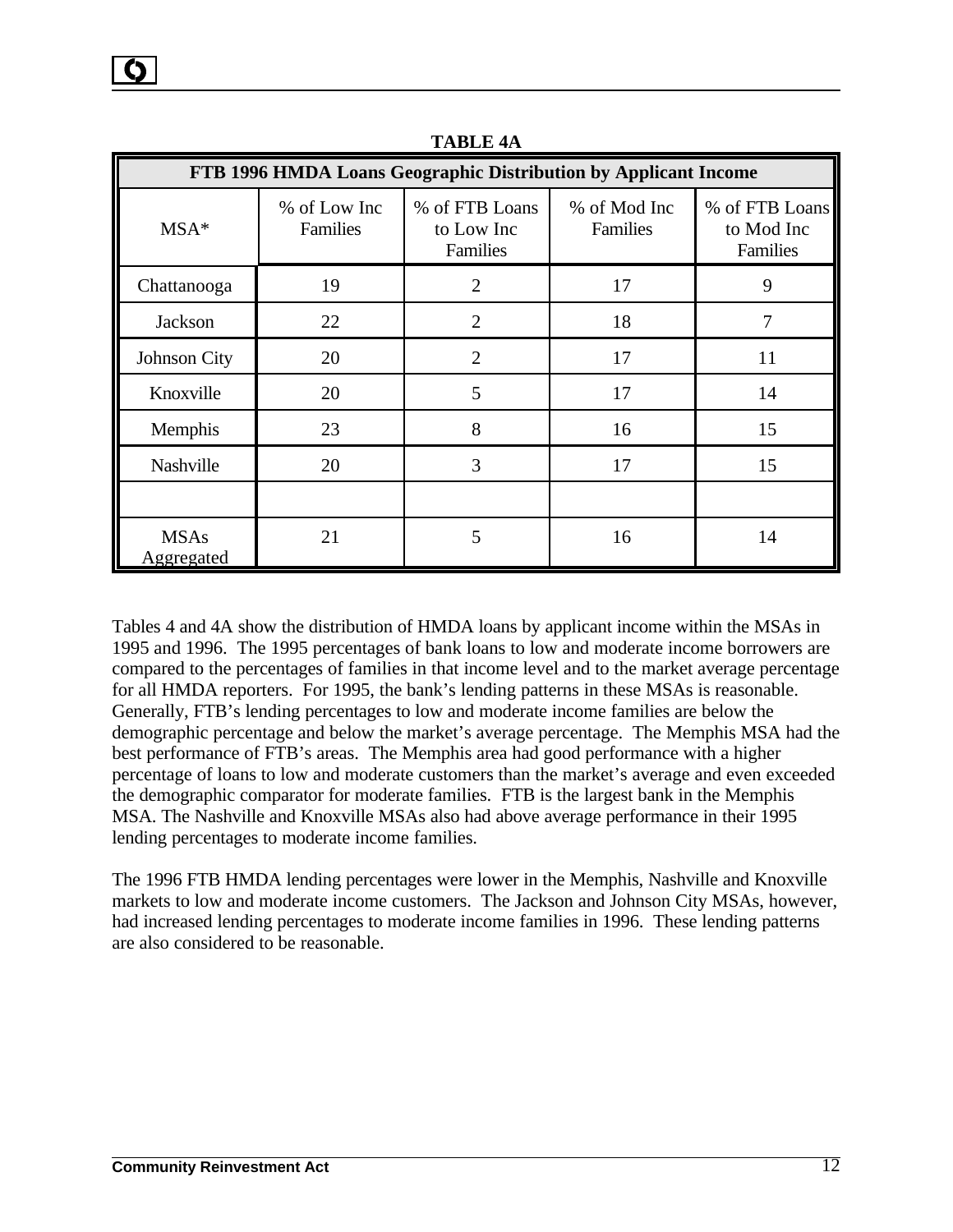| <b>DISTRIBUTION OF FTB'S HMDA LOANS</b><br>BY CENSUS TRACT DESIGNATION |                          |       |               |       |       |
|------------------------------------------------------------------------|--------------------------|-------|---------------|-------|-------|
| CT Designation                                                         | % of Families in Each CT | 1995  |               |       | 1996  |
| by Income Level                                                        | <b>Income Category</b>   | #     | $\frac{0}{0}$ | #     | $\%$  |
| Low Income                                                             | 6%                       | 125   | 2%            | 177   | 2%    |
| Moderate Income                                                        | 16%                      | 805   | 11%           | 840   | 10%   |
| Middle Income                                                          | 48%                      | 2,984 | 42%           | 3,579 | 43%   |
| <b>Upper Income</b>                                                    | 30%                      | 2,952 | 43%           | 3,818 | 45%   |
| <b>Information Not</b><br>Available                                    |                          | 161   | 2%            | 21    | $0\%$ |
| <b>Total</b>                                                           | 100%                     | 7,027 | 100%          | 8,435 | 100%  |

**TABLE 5**

Table 5 indicates 22% of the families within FTB's delineated communities reside in low- and moderate-income census tracts. During 1995 and 1996, 13% and 12% of FTB's residential real estate loans were made to individuals in low- and moderate-income census tracts. This distribution of loans compared to demographic data reflects FTB has a reasonable distribution of loans.

|                           | FTB 1995 HMDA Loans Geographic Distribution by Census Tract |                                       |                                                |                                               |                                       |                                              |
|---------------------------|-------------------------------------------------------------|---------------------------------------|------------------------------------------------|-----------------------------------------------|---------------------------------------|----------------------------------------------|
| $MSA*$                    | $%$ of<br>families in<br>Low Inc<br><b>CT</b>               | % of FTB<br>Loans in<br>Low Inc<br>CT | Market<br>Average %<br>to Low Inc<br><b>CT</b> | $%$ of<br>families in<br>Mod Inc<br><b>CT</b> | % of FTB<br>Loans in<br>Mod Inc<br>CT | Market<br>Average to<br>Mod Inc<br><b>CT</b> |
| Chattanooga               | 6                                                           |                                       | $\overline{2}$                                 | 10                                            | $\overline{4}$                        | 8                                            |
| Jackson                   | 9                                                           |                                       | $\overline{2}$                                 | 19                                            | 6                                     | 11                                           |
| Johnson City              | nil                                                         | 0                                     | nil                                            | 15                                            | 10                                    | 11                                           |
| Knoxville                 | 3                                                           | $\overline{2}$                        | $\overline{2}$                                 | 17                                            | 13                                    | 11                                           |
| Memphis                   | 13                                                          | 3                                     | $\overline{4}$                                 | 21                                            | 15                                    | 12                                           |
| Nashville                 | $\overline{4}$                                              |                                       |                                                | 17                                            | 12                                    | 10                                           |
|                           |                                                             |                                       |                                                |                                               |                                       |                                              |
| <b>MSAs</b><br>Aggregated | 7                                                           | $\overline{2}$                        | $\overline{2}$                                 | 17                                            | 12                                    | 11                                           |

**TABLE 6**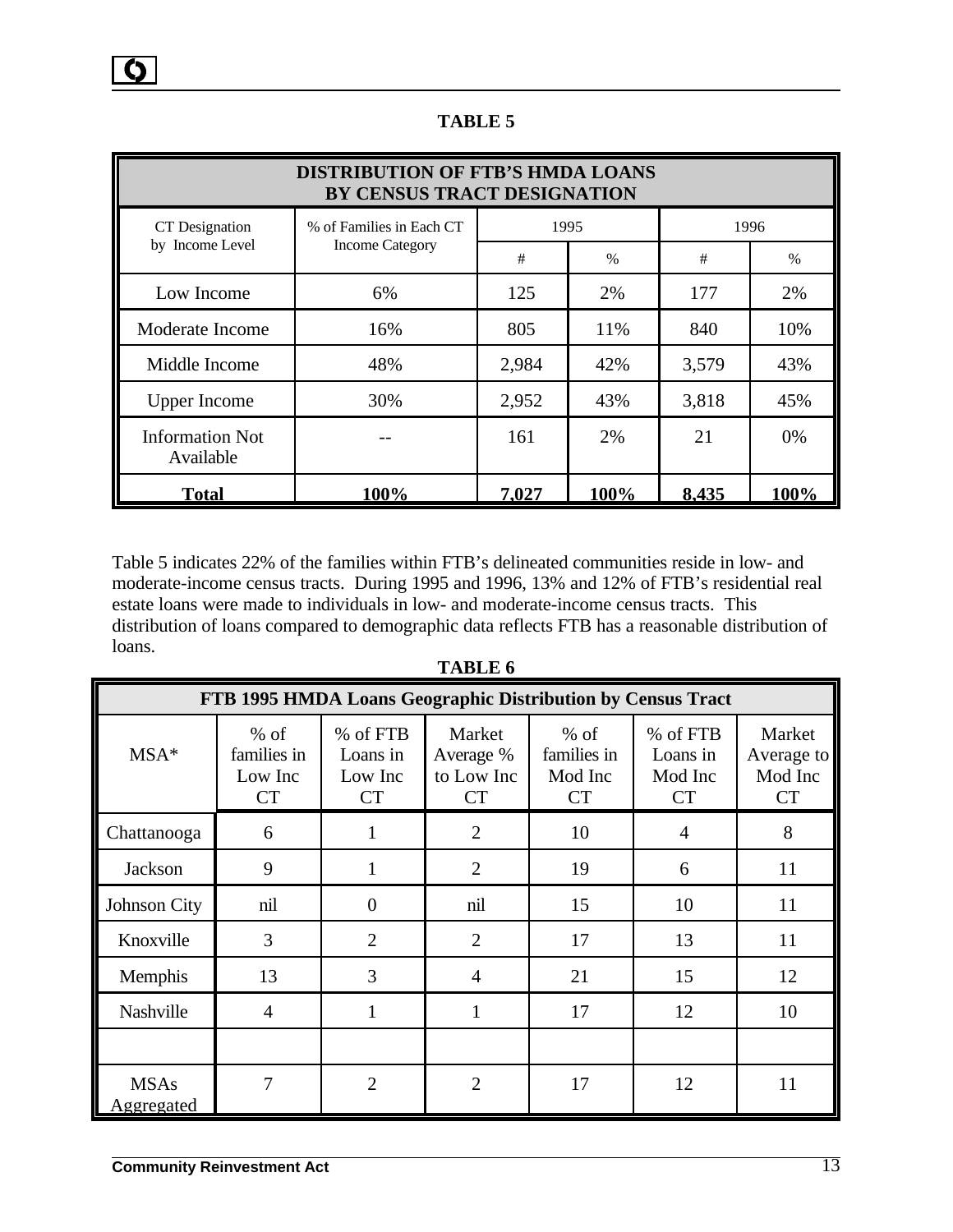| FTB 1996 HMDA Loans Geographic Distribution by Census Tract |                                |                                 |                                |                                 |  |  |
|-------------------------------------------------------------|--------------------------------|---------------------------------|--------------------------------|---------------------------------|--|--|
| $MSA*$                                                      | % of Families in<br>Low Inc CT | % of FTB Loans<br>in Low Inc CT | % of Families in<br>Mod Inc CT | % of FTB Loans<br>in Mod Inc CT |  |  |
| Chattanooga                                                 | 6                              |                                 | 10                             | 5                               |  |  |
| Jackson                                                     | 9                              | nil                             | 19                             | 6                               |  |  |
| Johnson City                                                | nil                            | 0                               | 15                             | 9                               |  |  |
| Knoxville                                                   | 3                              | $\mathcal{D}_{\mathcal{L}}$     | 17                             | 14                              |  |  |
| Memphis                                                     | 13                             | 4                               | 21                             | 12                              |  |  |
| Nashville                                                   | $\overline{4}$                 |                                 | 17                             | 11                              |  |  |
|                                                             |                                |                                 |                                |                                 |  |  |
| <b>MSAs</b><br><b>Aggregated</b>                            |                                | っ                               | 17                             | 11                              |  |  |

**TABLE 6A**

Tables 6 and 6A show the distribution of HMDA loans by the income level of the census tracts within the MSAs in 1995 and 1996. The 1995 percentages of bank loans to families living in low and moderate income census tracts are compared to the percentages of families living in those income level census tracts and to the market average percentage to those tracts for all HMDA reporters.

Table 6 shows FTB 1995 lending percentages to customers in low income CTs are generally below the market average and the demographic comparator. The loans to moderate income CTs are above market average in the Memphis, Nashville and Knoxville MSAs as well as for the bank's MSA average. Overall, the bank's 1995 HMDA lending distribution by CT is reasonable.

The 1996 HMDA distribution by CT is similar to 1995 and is also considered reasonable. The lending percentage to moderate income CTs is lower in Memphis, Nashville MSAs, but has increased in Knoxville and Chattanooga MSAs. The FTB lending percentages are still below the demographic comparator for this year.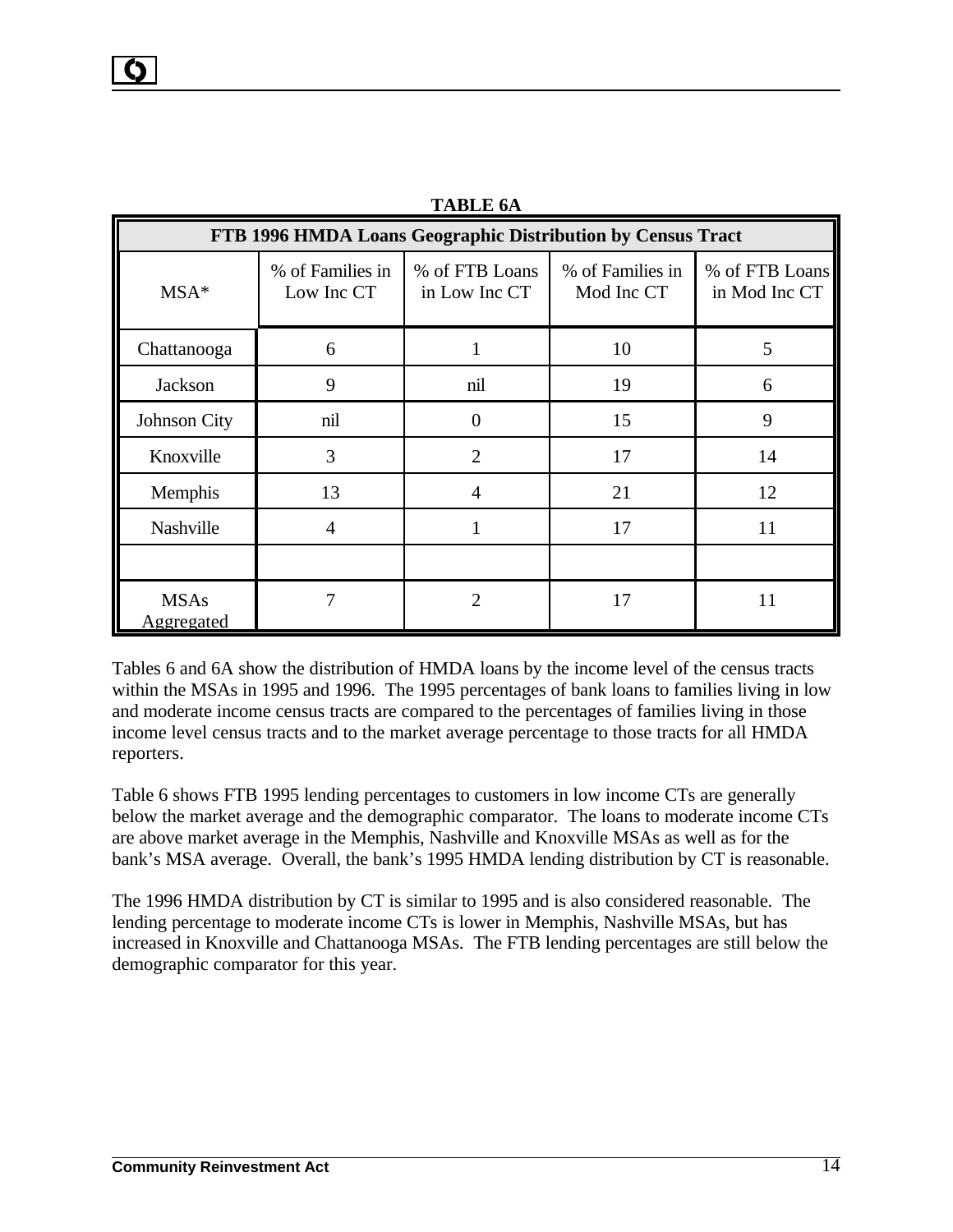| FTB 1996 Auto Loan Geographic Distribution by Applicant Income * |                          |                                    |  |  |  |
|------------------------------------------------------------------|--------------------------|------------------------------------|--|--|--|
| <b>MSAs</b>                                                      | % of LMI Income Families | % of Auto Loans to LMI<br>Families |  |  |  |
| Chattanooga                                                      | 36                       | 30                                 |  |  |  |
| Jackson                                                          | 40                       | 17                                 |  |  |  |
| Johnson City                                                     | 37                       | 29                                 |  |  |  |
| Knoxville                                                        | 37                       | 39                                 |  |  |  |
| Memphis                                                          | 39                       | 26                                 |  |  |  |
| Nashville                                                        | 37                       | 38                                 |  |  |  |
| <b>MSAs Aggregated</b>                                           | 37                       | 34                                 |  |  |  |

**Table 7**

\* Data supplied by the bank and is not verified by OCC personnel.

Table 7 above shows a geographic breakdown for 13,000 1996 auto loan originations by FTB. These 1996 loans were the only consumer data available for analysis. Overall, Table 7 shows a good distribution to low and moderate- income consumers. The Nashville and Knoxville areas have excellent percentages to their lower income customers.

**Assessment Factor G** ) The institution's record of opening and closing offices and providing services at offices.

#### **Conclusion:**

#### ! **FTB's branches and services are accessible to all segments of its delineated communities. The bank's record of opening and closing offices has not significantly affected the level of services available in low- and moderate income neighborhoods within its local communities.**

The bank currently operates 145 full service branches throughout its 19 delineated communities. Approximately 35%of FTB branches are located in low- and moderate-income areas. Business hours and services are tailored to meet the needs of individuals. Many offices have extended hours of operation on Fridays until 6:00 P.M.

The bank has a branch closing policy to help minimize the potential adverse impact of closings. Since January 1995, three full service branches have closed. The bank's record of closing offices has not significantly impacted the level of service available to low- and moderate-income areas. The bank has established fourteen new full service branches since January 1995. Seven of the new branch openings were associated with the purchase of The Community First Bank of Germantown located in the Memphis MSA.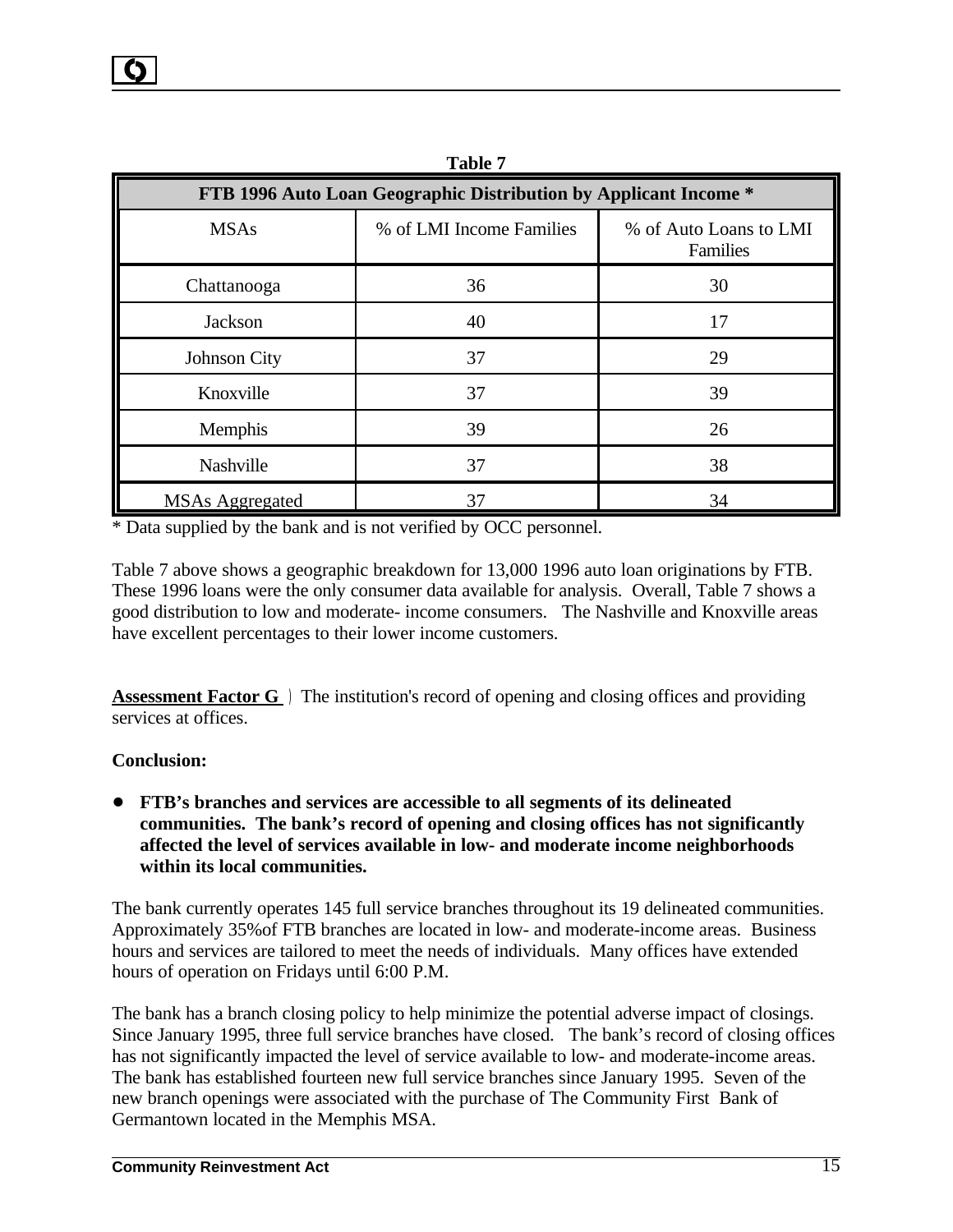## **IV. DISCRIMINATION AND OTHER ILLEGAL CREDIT PRACTICES**

**Assessment Factor D**) Any practices intended to discourage applications for types of credit set forth in the institution's CRA Statement(s).

#### **Conclusion:**

! **The bank solicits credit applications from all segments of its delineated communities. No practices intended to discourage applications were noted.** 

Written policies and procedures to support non-discrimination in lending activities have been approved by the Board of Directors. Bank management regularly reviews the adequacy of these policies and procedures to ensure compliance with these laws and regulations. FTB's loan training includes sections on compliance with discrimination laws.

**Assessment Factor F**) Evidence of prohibited discriminatory or other illegal credit practices.

#### **Conclusion:**

! **Our examination did not reveal any instances of prohibited discriminatory or other illegal credit practices.** 

The OCC performed a comparative file analysis for discrimination in April, 1997. Using standard OCC examination procedures, a sample of 250 home improvement loan applications were reviewed. We compared approved white applicants to denied black applicants. The objective of this review was to determine similarly situated applicants received similar results from the bank's evaluation process.

Based on this sample, we did not detect any instances of disparate treatment or other illegal credit practices.

## **V. COMMUNITY DEVELOPMENT**

**Assessment Factor H**)The institution's participation, including investment, in local community development and redevelopment projects or programs.

#### **Conclusion:**

! **FTB management and Board members are aware of community development/ redevelopment programs within their delineated communities. Management and employees have maintained a very good level of participation in these programs through ongoing efforts.** 

The bank has invested a total of \$41 million during 1995 and 1996. Of this amount, \$28 million supported affordable housing and \$13 million supported economic development or redevelopment projects. Examples of FTB's community development projects are detailed below.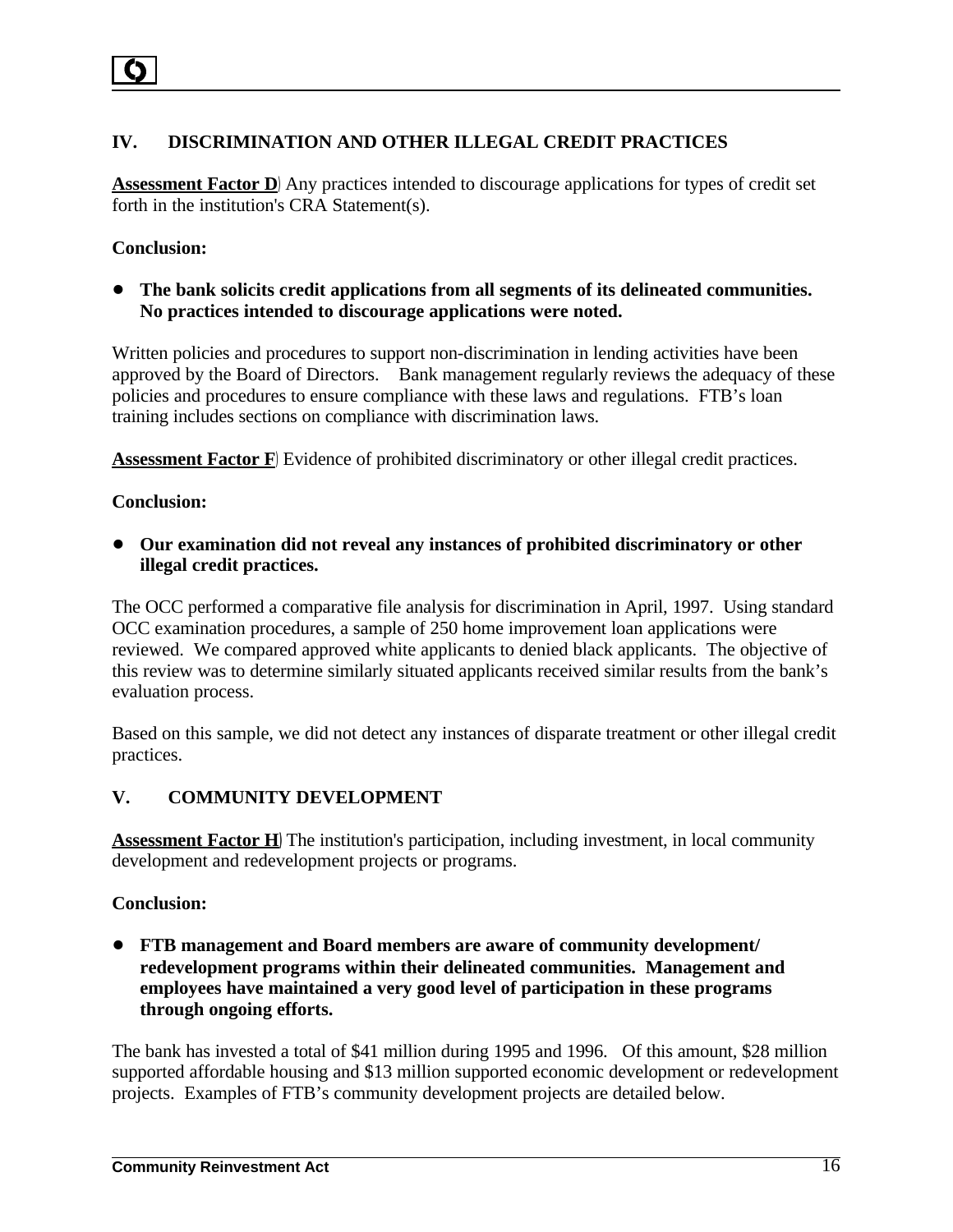## **MEMPHIS MSA**

- ! In 1995, the bank granted a \$5.85 million loan to renovate a downtown building into affordable housing units. The bank also provided an additional \$3.0 million for working capital needs.
- FTB assisted the Nehemiah Housing Initiative (Shelby County Interfaith) in obtaining a \$50,000 grant from the Federal Home Loan Bank in Cincinnati. Grant proceeds will be used for down payment assistance to qualified applicants. Each eligible homeowner will receive a \$2,000 grant which will be used to reduce the first mortgage principal. This grant will be secured by a second mortgage which is forgiven after fifteen years. This project will consist of 166 single family housing units. FTB officers have taken a leadership position in this effort. They have helped train homeowner applicants, lobbied governmental agencies for help and spearheaded the grant request to the Federal Home Loan Bank. FTB has also provided grants for administrative costs. First Tennessee Bank is one of four major banks in Memphis supporting this project. The four banks will receive permanent financing of the loans on a prorated basis. \$100,000 has been committed by First Tennessee, along with credit counseling. FTB has not closed any loans to date.
- In 1995, FTB granted a \$7,500 loan to a Community Development Corporation (CDC) with proceeds used for daily operations of this entity. This CDC targets low income census tracts and provides community revitalization and economic development by providing affordable housing through the HUD 203 (k) program.
- In 1996, FTB issued a letter of credit for \$6.7 million to back the issuance of tax-free bonds for the construction of a 379 unit low- and moderate income apartment complex . The bank also provided a loan to Cornerstone for \$1.7 million to fund this project.
- ! In 1997, FTB provided a \$4.55 million loan to rehabilitation a 102 unit apartment project which will provide affordable housing to low- and moderate-income individuals.

## **CHATTANOOGA MSA:**

- During the past two years, FTB has provided financing to the Chattanooga Neighborhood Enterprise, Inc. (CNE) for various purposes, detailed below. This is a private, non-profit organization created in 1986 to develop, finance, renovate, and manage affordable housing for low- and moderate income individuals in Chattanooga and Hamilton County. Funding is provided through government grant programs. CNE also provides client services ranging from budget counseling to life skills. In 1995 and 1996, CNE funded 405 (\$15 million) and 215 (\$8.6 million) loans respectively, for home purchase and home improvement purposes. FTB granted CNE a \$3.4 million loan to renovate the Grand Hotel and develop a 30 unit apartment building for low- and moderate-income housing needs , a \$1 million (FTB's portion was (\$250,000) mortgage warehouse line of credit used for temporary funding of mortgages for low- and moderate-income home buyers, and a \$500,000 line of credit for working capital purposes. FTB personnel have also served in management roles within this organization.
- FTB provided \$2.7 million in permanent financing for eleven group homes for the mentally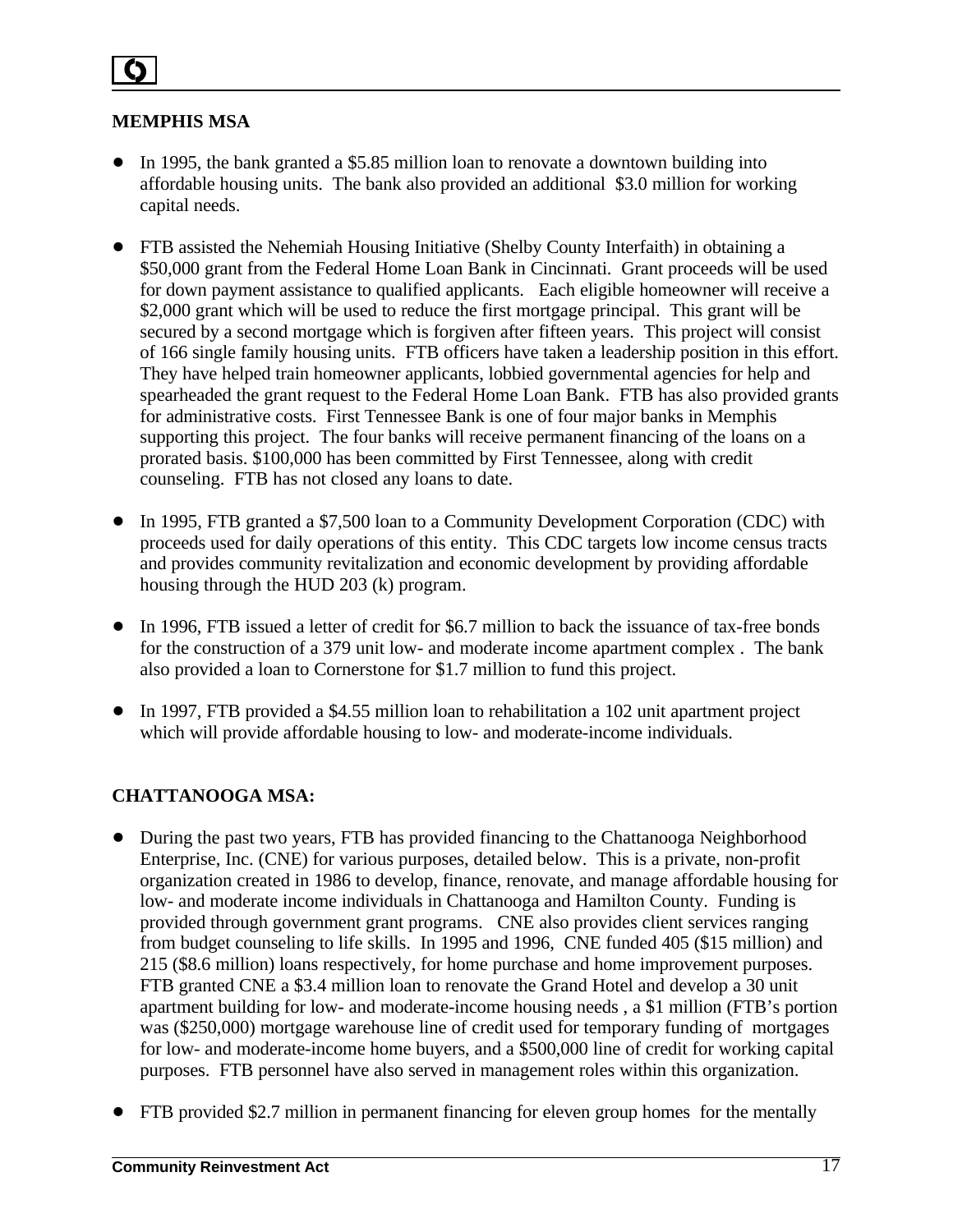handicapped.

## **KNOXVILLE MSA:**

- ! FTB has granted two lines of credit totaling \$80,000 to a non profit organization that provides loans to small business that can not qualify for traditional bank financing. During 1995 and 1996, the non profit entity has used FTB's lines of credit to fund 33 loans totaling \$72,400 to small business owners. Small business loans can range from \$500 to a maximum of \$10,000. FTB is not involved in the credit decision process associated with the small business loans, but does provide training to small business owners.
- FTB purchased a \$787,500 bond issue for Sertoma Learning Center. Proceeds of the bond issue was to fund four group homes for mentally handicapped patients and provide office space and treatment facilities for these individuals.

#### **NASHVILLE MSA:**

- $\bullet$  H & V LLC: In 1996, the bank provided a \$750,000 commercial loan to develop a 95 space mobile home park for low- and moderate-income individuals.
- Christian Manor II: This project is an affordable housing four story hi-rise building containing 60 units that will be owned and operated by an non-profit church group. The bank provided soft cost interim financing of \$11,500 for this project until HUD financing was obtained.

## **JOHNSON CITY MSA:**

- ! Stewart Builders in Rogersville: In 1996, the bank provided a \$375,000 construction loan to build affordable housing in this area. The bank will finance up to 95 % of the sales price of these units.
- Cobblestone Place: This is a housing development for senior citizens. The bank provided funding for 10 units at a cost of \$150,000.

#### **JACKSON MSA:**

• Affordable Housing CDC: The bank provided \$10,000 seed money as a contribution. The CDC has constructed six houses, but no mortgages are held by First Tennessee Bank.

## **PUTNAM COUNTY (COOKEVILLE):**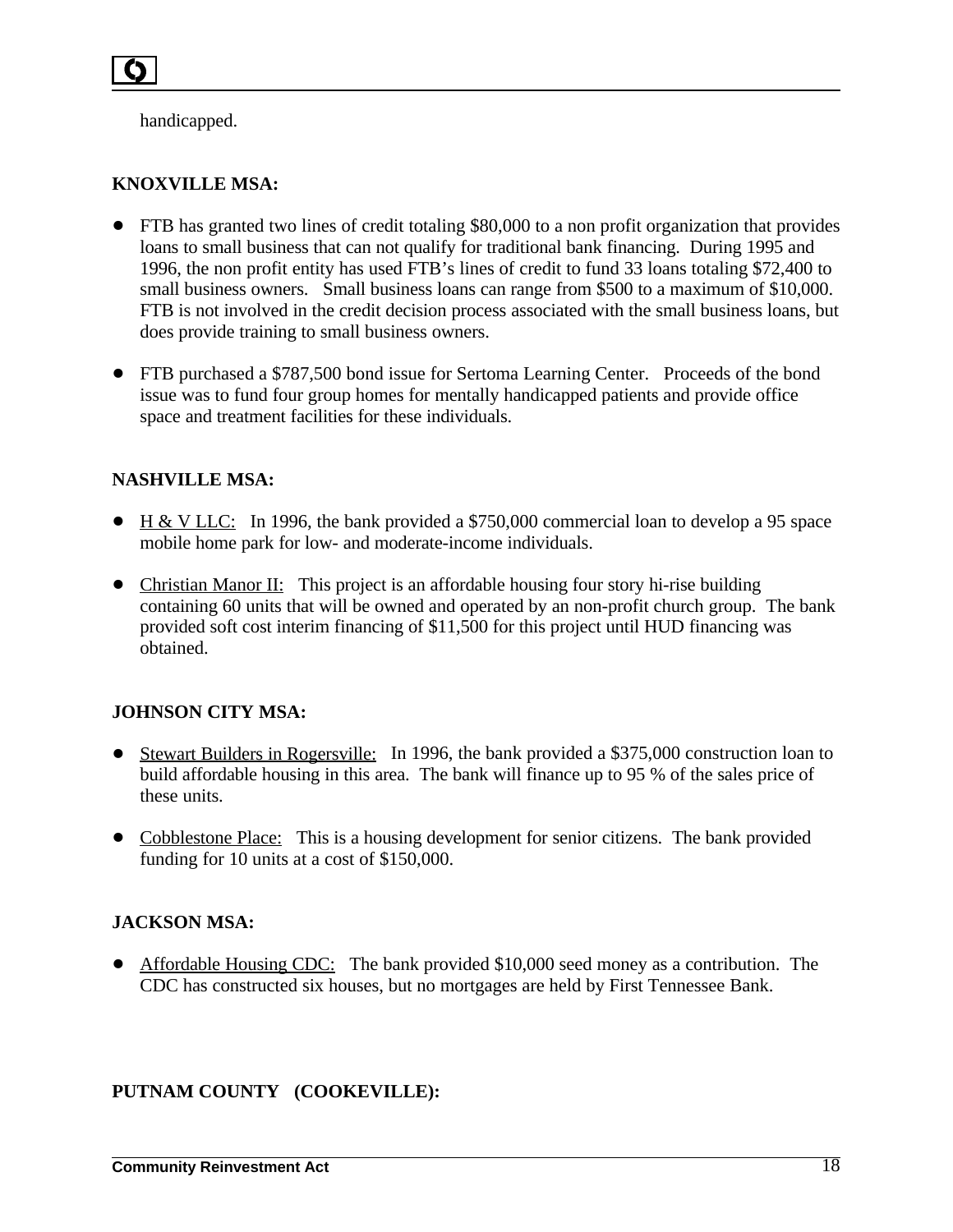• Cookeville CityScape program: This is a Main Street USA program which makes loans available to individuals for acquisition or remodeling projects approved by the program at 1% below prime rate of the bank. During 1995-1996 there were ten projects approved and funded. Five of these projects were funded by First Tennessee Bank in Cookeville at a cost of \$565,000. Several other local banks also participate in this project.

## **GREENE COUNTY:**

• Morgan Square Revitalization: FTB is the lead bank in a \$3.5 million loan to revitalize the downtown area (FTB portion of loan is \$1.8 million).

## **HAMBLEN COUNTY (MORRISTOWN)**

• Lakeway Housing Development Corporation: This is a coalition of area banks which has committed to \$30,000 per year (FTB portion is \$5,000 per year) for a three year period to support the East Tennessee Housing Coalition (ETHCO) and Habitat for Humanity. ETHCO funding of \$11,407 was used to cover administrative expenses, soft costs, and utilities for one duplex which is now leased to two formerly homeless low income families. Habitat for Humanity received an \$8,000 grant from the corporation to purchase building materials for two new homes to be built on land that FTB purchased for them at a cost of \$6,000.

FTB officers and personnel have also provided technical and banking expertise to other community organizations such as: Memphis Multi-Bank CDC, Memphis Housing Authority, the Nashville Woodbine Community, and the Knoxville Community Development Housing Program.

**Assessment Factor K**) The institution's ability to meet various community credit needs based on its financial condition and size, legal impediments, local economic conditions and other factors.

## **Conclusion:**

! **There are no significant legal or financial impediments that exist to deter the bank from adequately servicing the credit needs of its community. The bank supports community revitalization projects consistent with its size and resources.**

The reader is directed to the introductory section of this Performance Evaluation for a more detailed discussion of the bank and its delineated community.

**Assessment Factor L** - Any other factors that, in the regulatory authority's judgment, reasonably bear upon the extent to which an institution is helping to meet the credit needs of its entire community.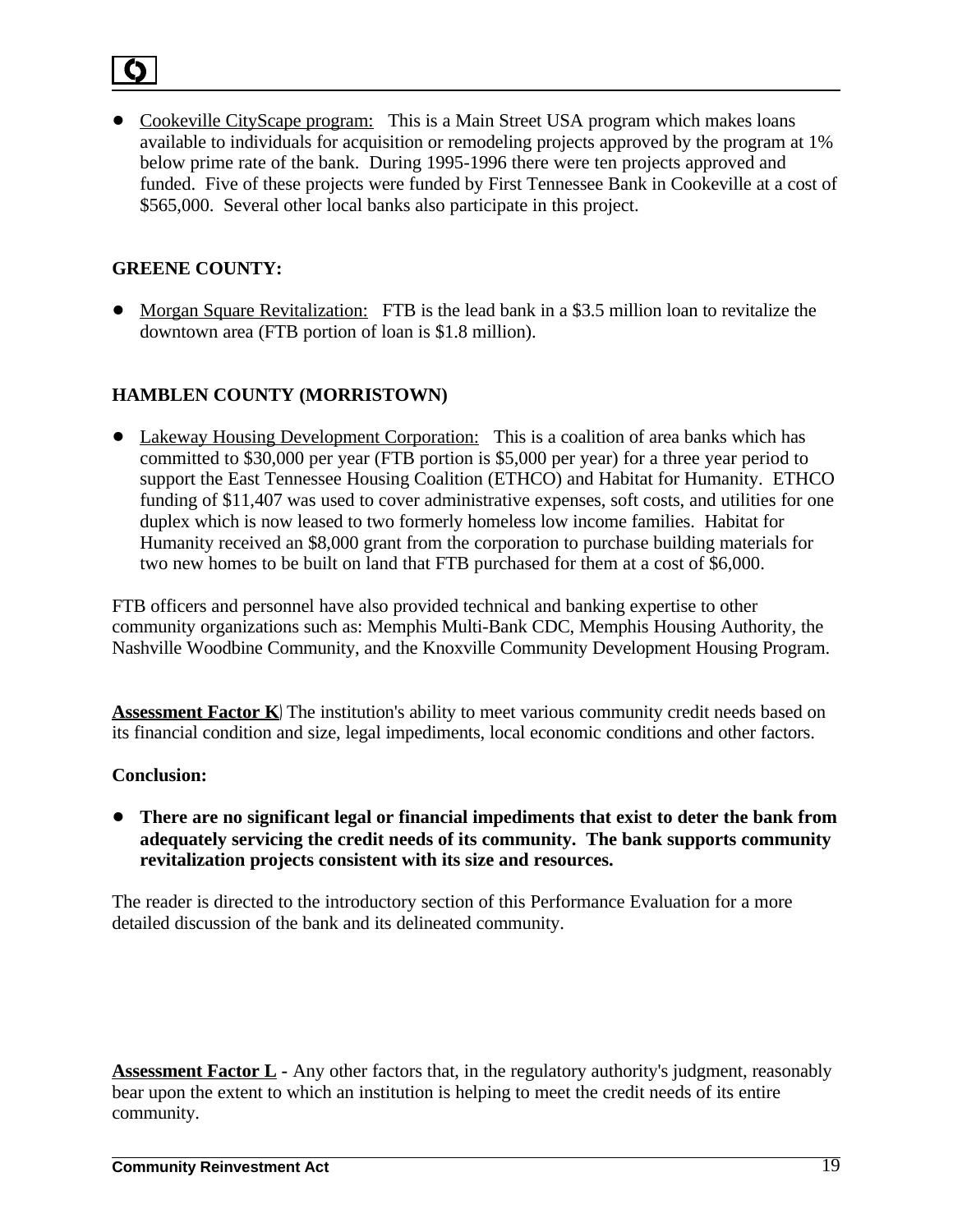## **Conclusion:**

! **The bank engages in several other meaningful activities, not addressed under other performance categories, which enhance the bank's efforts to meet community credit needs and the non-credit banking needs of low- and moderate-income individuals.**

Examples of other activities which enhance the community are:

- The bank underwrites local municipalities through its bond division. In 1996, the bank underwrote \$180 million in municipal securities of which \$36 million were within the bank's delineated communities. This represents 20% of municipal underwriting in 1996. In 1995, the bank underwrote \$514 million in municipal securities of which \$140 million were within the bank's delineated communities. This represents 27% of municipal underwriting in 1995.
- The bank purchases municipal investments within the state of Tennessee. In 1995 FTB purchased \$774,000 in municipal securities within their designated delineated communities. There were no purchases made in 1996.
- Charitable contributions for education exceeded \$363,000 in 1995. Economic and community development contributions to various community organizations and groups exceeded \$430,000 in 1995.
- ! First Tennessee sponsors a Lesson Line in each of its 19 delineated communities. Lesson line is a state-of-the-art telecommunications system that allows teachers and principals to leave recorded messages regarding classroom information for parents. The bank's goal was to increase parental involvement in education. Lesson Line is offered to all schools, public and private, in every market served by First Tennessee. There are over 700 schools currently participating, representing approximately 26,000 teachers and almost 500,000 students across the state.
- ! Employee leadership in a variety of community, civic, and government organizations and groups within the various delineated communities.